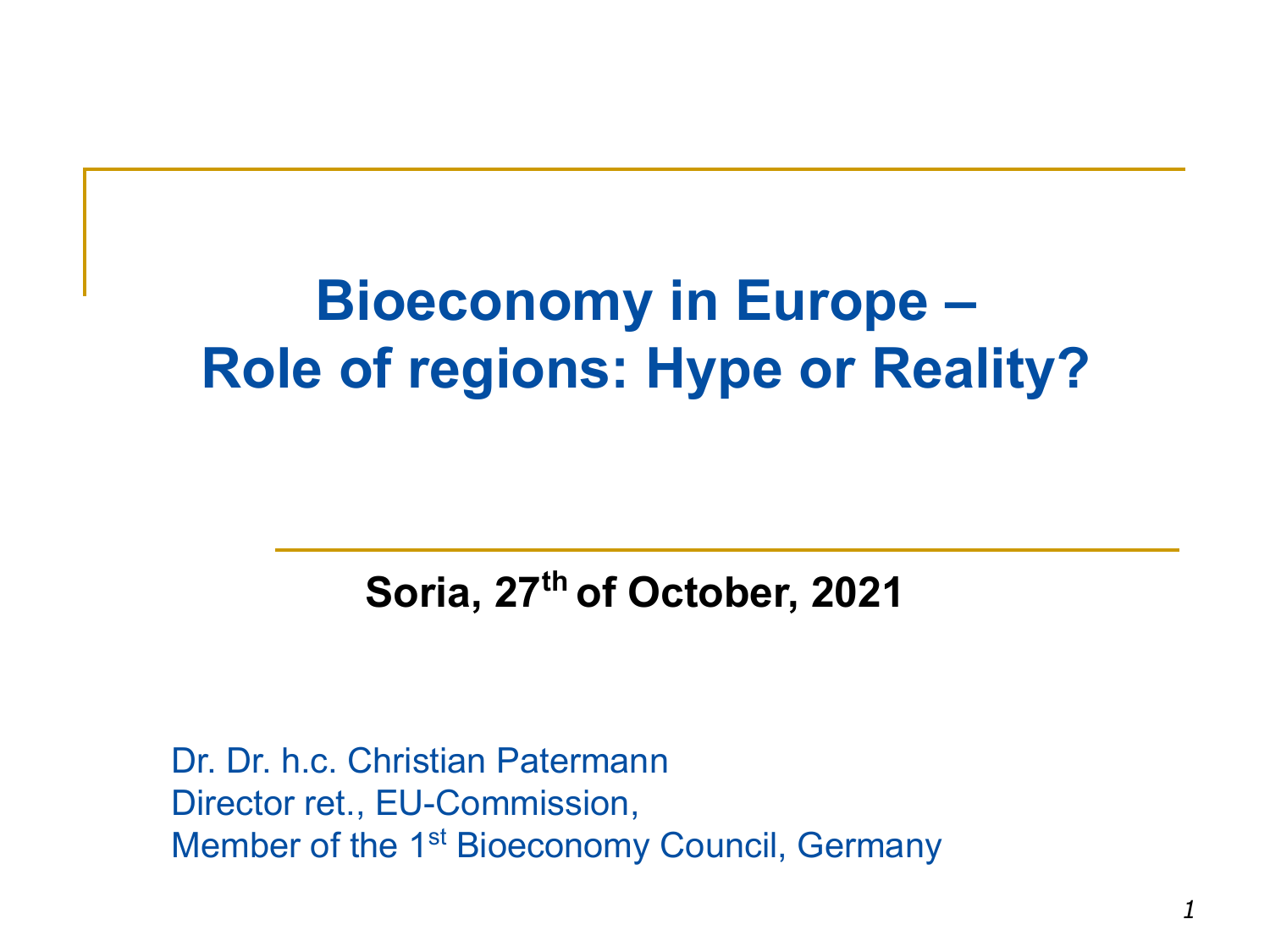*" A biobased economy is defined as a concept that uses renewable bioresources, efficient bioprocesses and ecoindustrial clusters to produce sustainable bioproducts, jobs and income".*

Footnote page 1 of OECD report "Biotechnology for sustainable Growth and Development", of 29th of January 2004. First mentioning whatsoever of the notion of a biobased economy worldwide in a political document!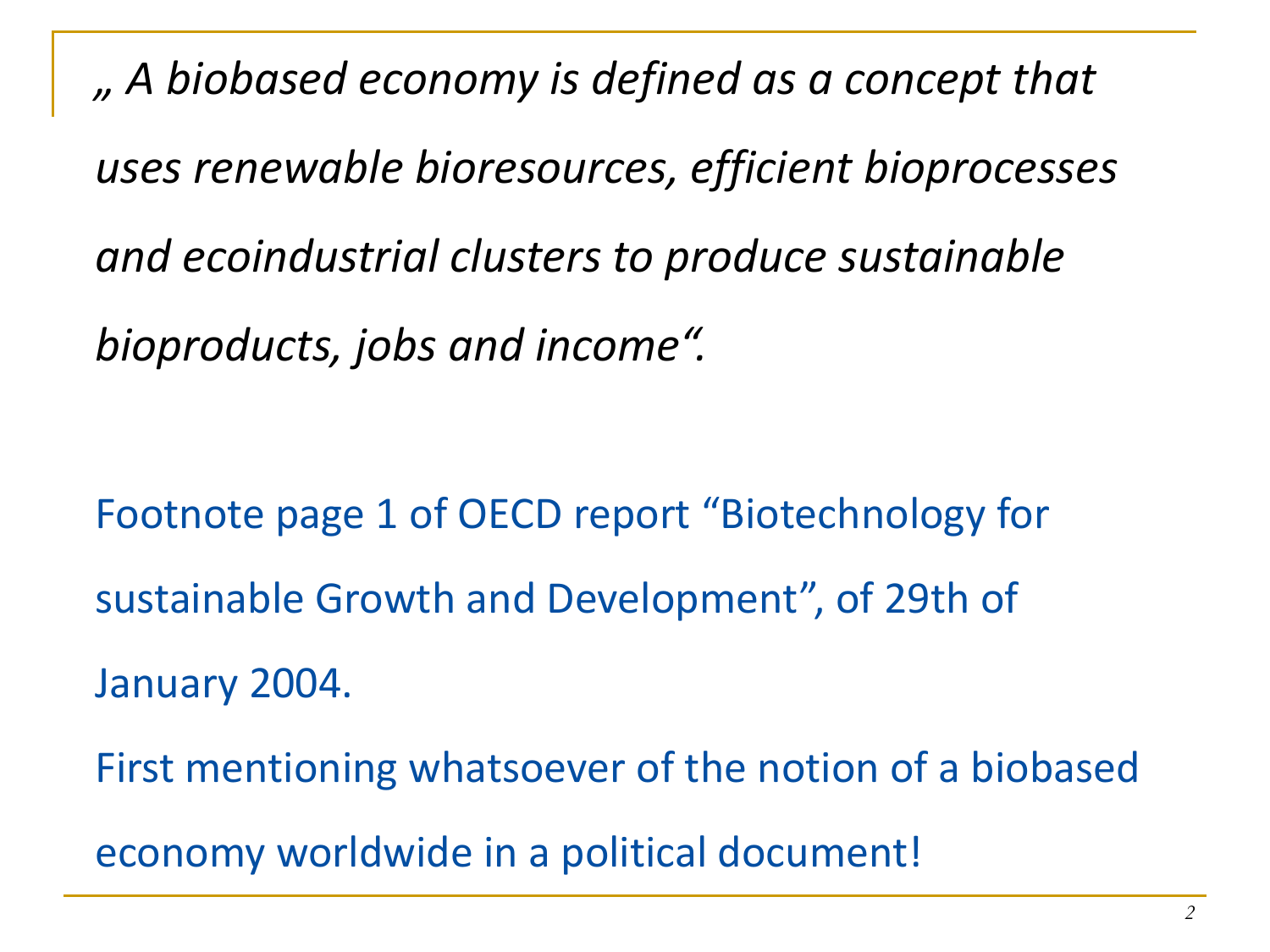# **Bioeconomy since 2005**

The Bioeconomy of the last 16 years draws on 4 main pillars:

- (1) Exploitation of the potential of biological resources,
- (2) The integration of new knowledge coming from various disciplines, linking it with biotechnologies and life sciences, like the role of TIC's in the "Plan de Impulso a la Bioeconomia agroalimentaria de Castilla y León of 2019".
- $(3)$  Contributing to the emerging biological and digital transition or transformation,
- (4) Offering new partnerships and interactions in achieving Sustainable Development Goals (SDG) and enabling a Circular Economy, and this vice versa.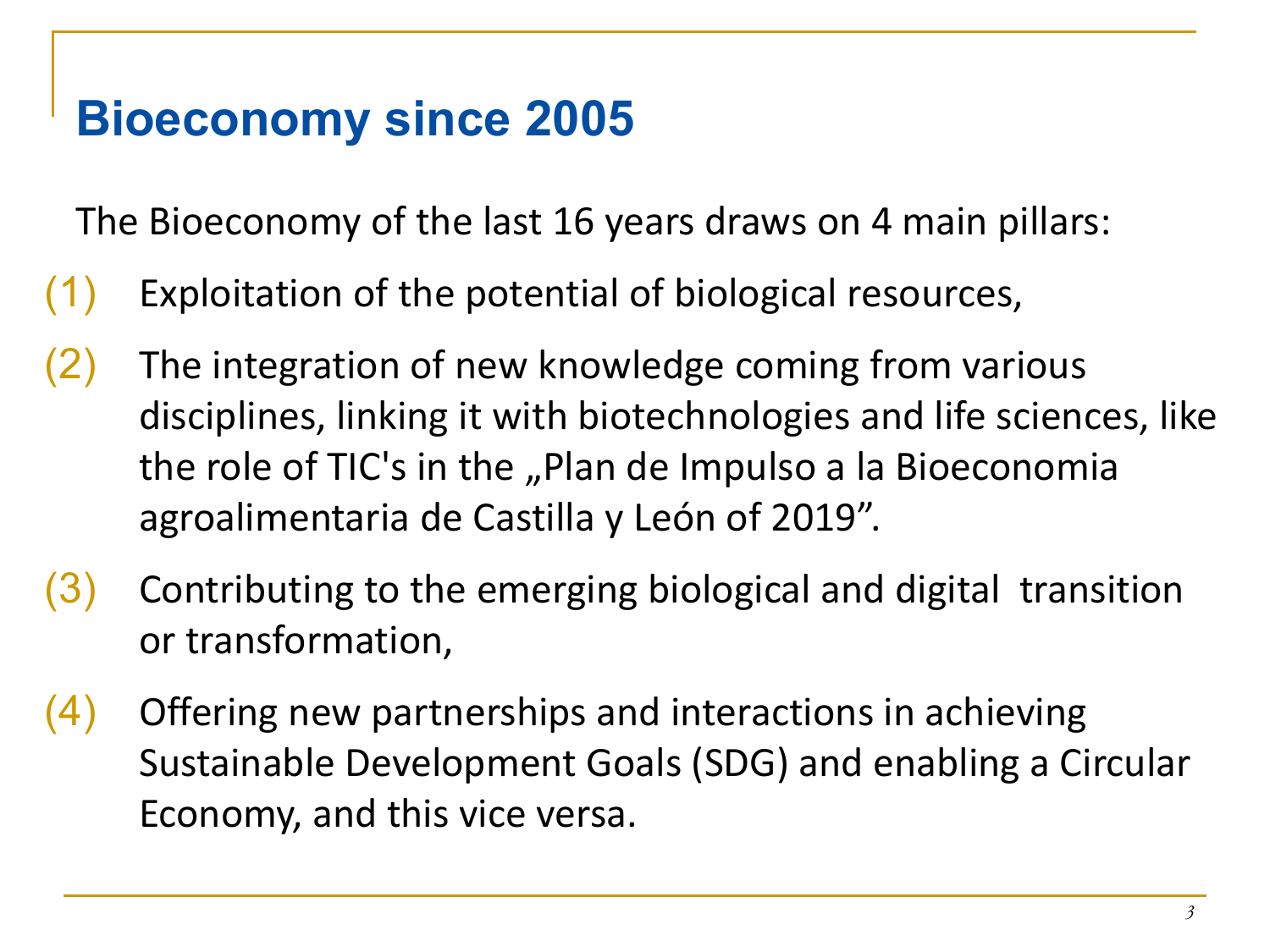# **Just to recall - Characteristics of biological resources**

The uniqueness of some remarkable features of biological resources makes them attractive for becoming the possible fundament of an economy:

- Their Renewability.
- **Their CO**<sub>2</sub>-"friendliness" or even sometimes carbon neutrality; central role of renewable carbon in the atmosphere and biosphere ("Renewable Carbon Initiative - RCI").
- Their Re-use or multiuse, also in the format of cascades.
- Their potentials for new, better functions in their products, e.g. higher stability, longer life, stronger endurance, less or no toxicity, less water use etc. what the EC recently qualifies as "biobased innovation".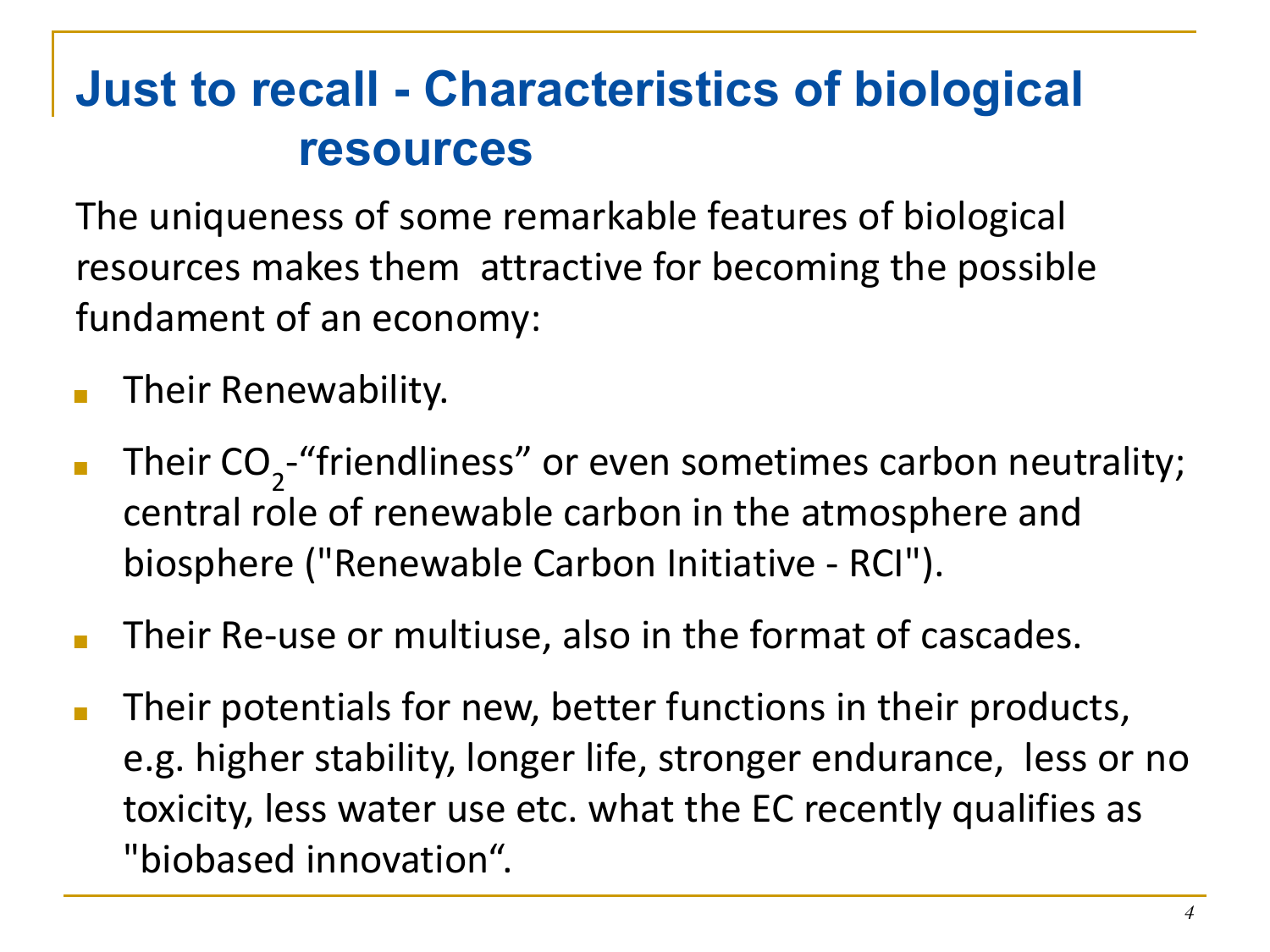# **Additional USP's of the Bioeconomy**

- It is a value-based, an ENABLING Value- Economy, more than many other economy or business models
- It is centered around adding values within value-chains, cross-regional and cross–sectorial
- It is appreciating natural capital as a fundament in its concept
- It is open for integrating knowledge produced by neighboring technologies, like nano, digital, AI, cognitive sciences etc.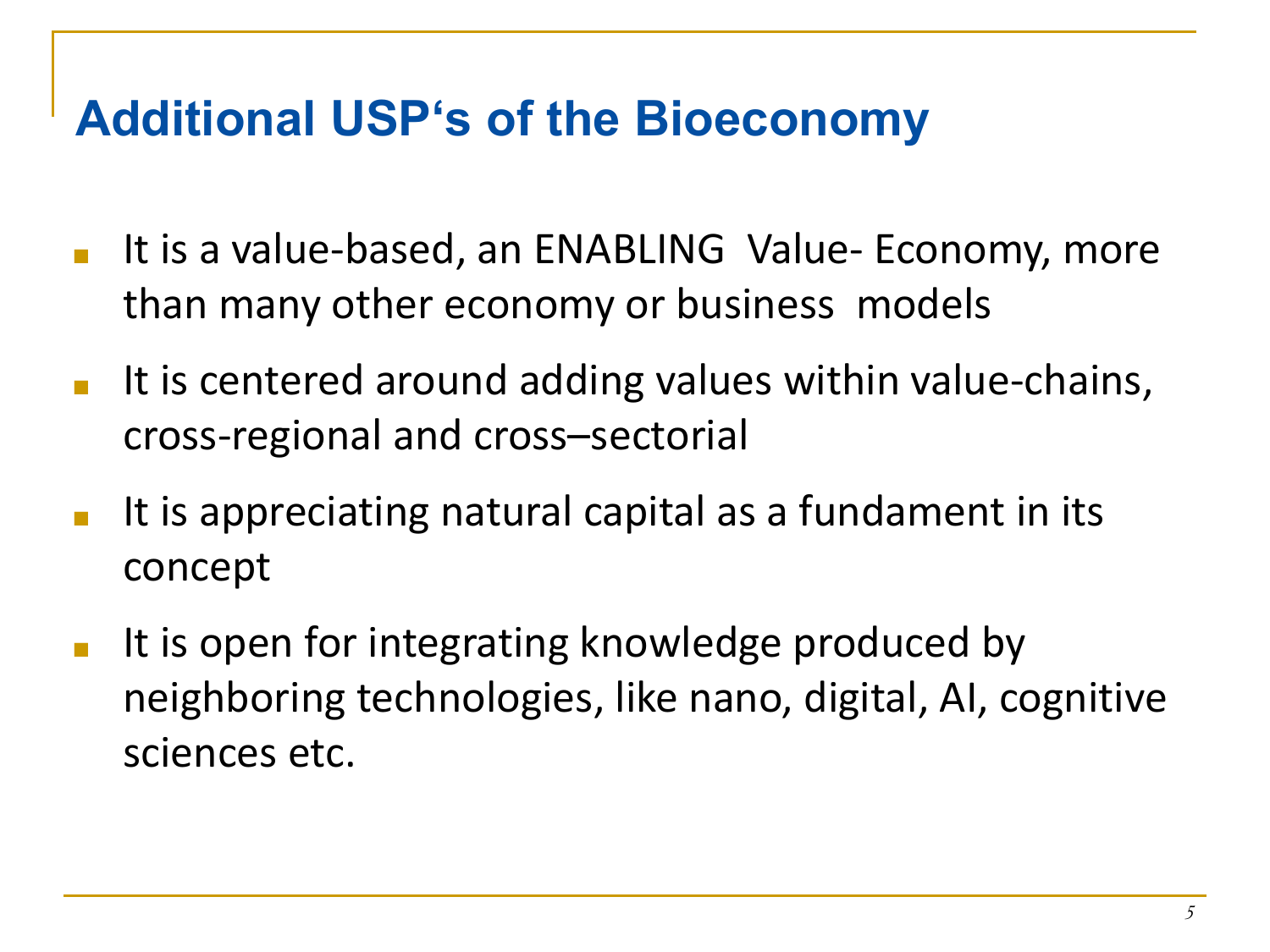

*Source: National Bioeconomy Council, BÖR, March, 2019*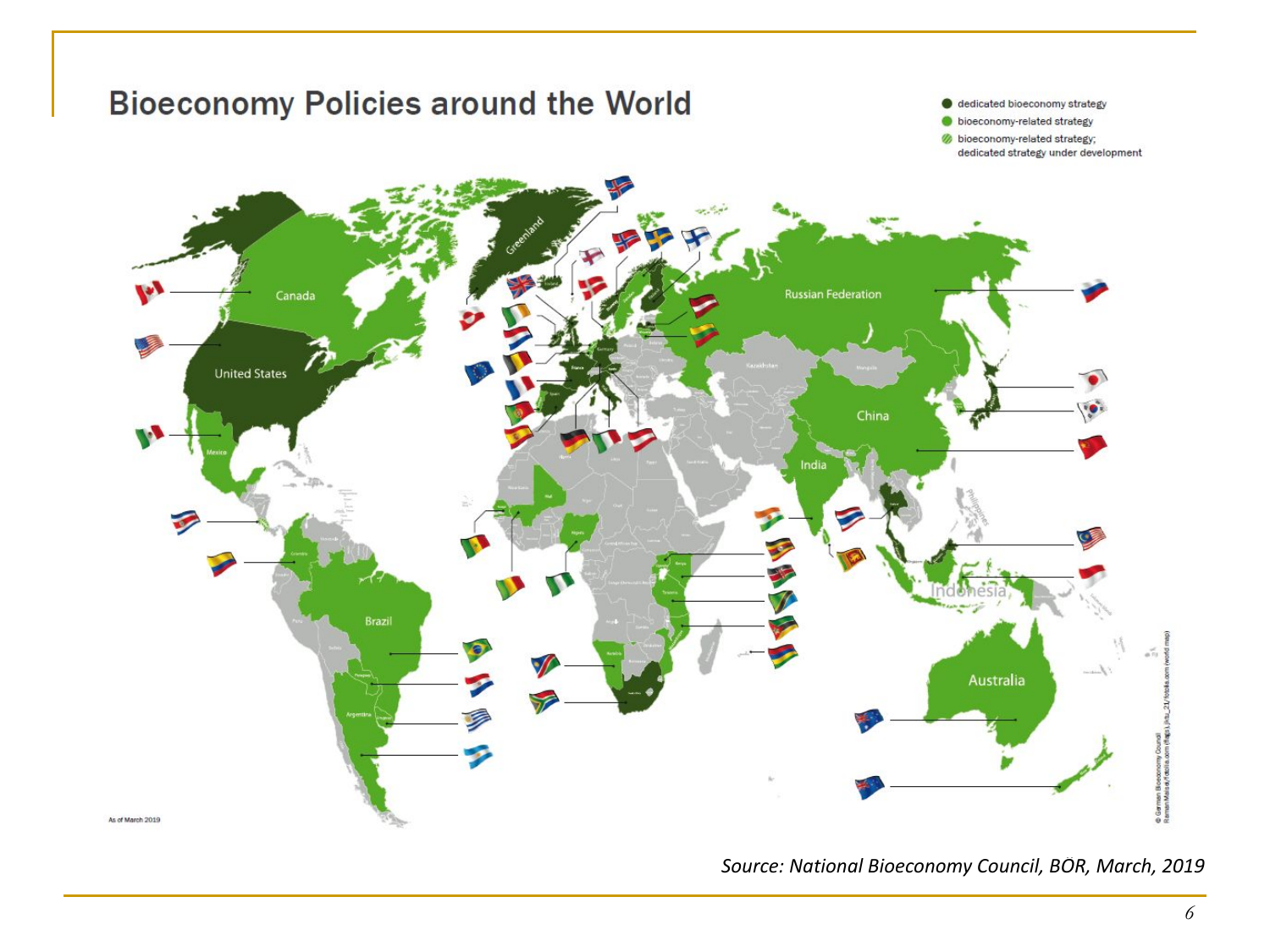# **Present status – Today**

- About 60 states worldwide and more than half a dozen regions officially support the bioeconomy either via dedicated programmes, strategies, action plans, roadmaps etc. or via closely related political, programmatic and/ or strategic activities, the majority of them still in Europe.
- **Canada is the only case where we find a strategy, exclusively** elaborated by industry!
- Many of these activities, however, are limited to biotechnology and/ or biofuels production and use.
- Today, almost 16 years after it's launch there is no more a single bioeconomy but there are many bioeconomies!
- This has an impact on the necessary frameworks, public funding, private investment and thematical content.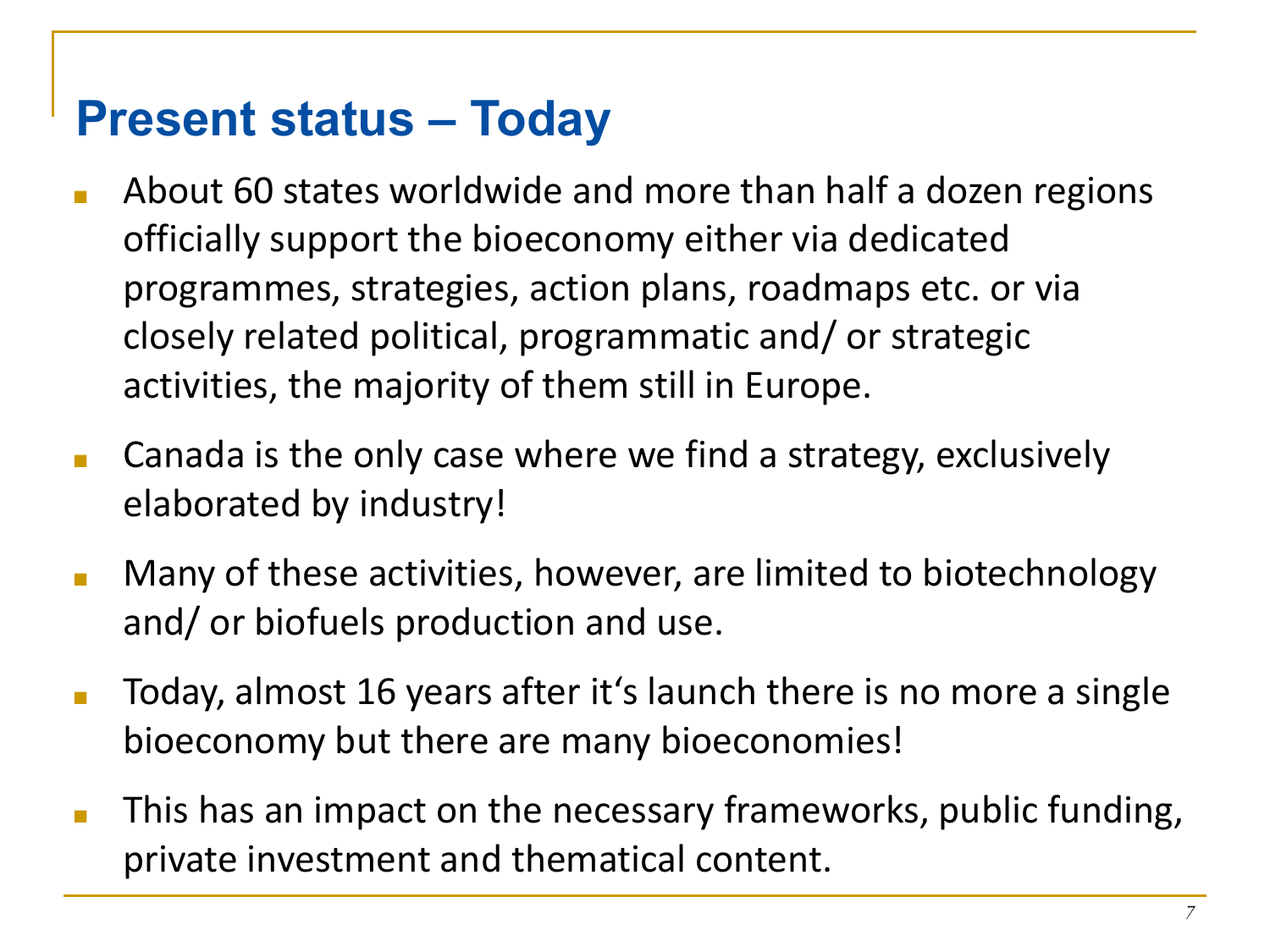## **Present status (cont.)**

- 2020 was a year when only a few new strategies were published: **Germany**, **Costa Rica**, **East African Union**, the **German State of Bavaria** and **Colombia**.
- **■ Uruguay** published its strategy in Spring 2021, the region of **Catalonia** in September 2021 and the **Basque region** in October 2021.
- **■ Portugal** (with a dedicated Bioeconomy Action Plan), **Namibia**. The **People's Republic of China** will make public its dedicated Bioeconomy strategy within its new 14<sup>th</sup> Five Year's Plan starting in 2021: "….to make the bioeconomy bigger and stronger!" in October 2021.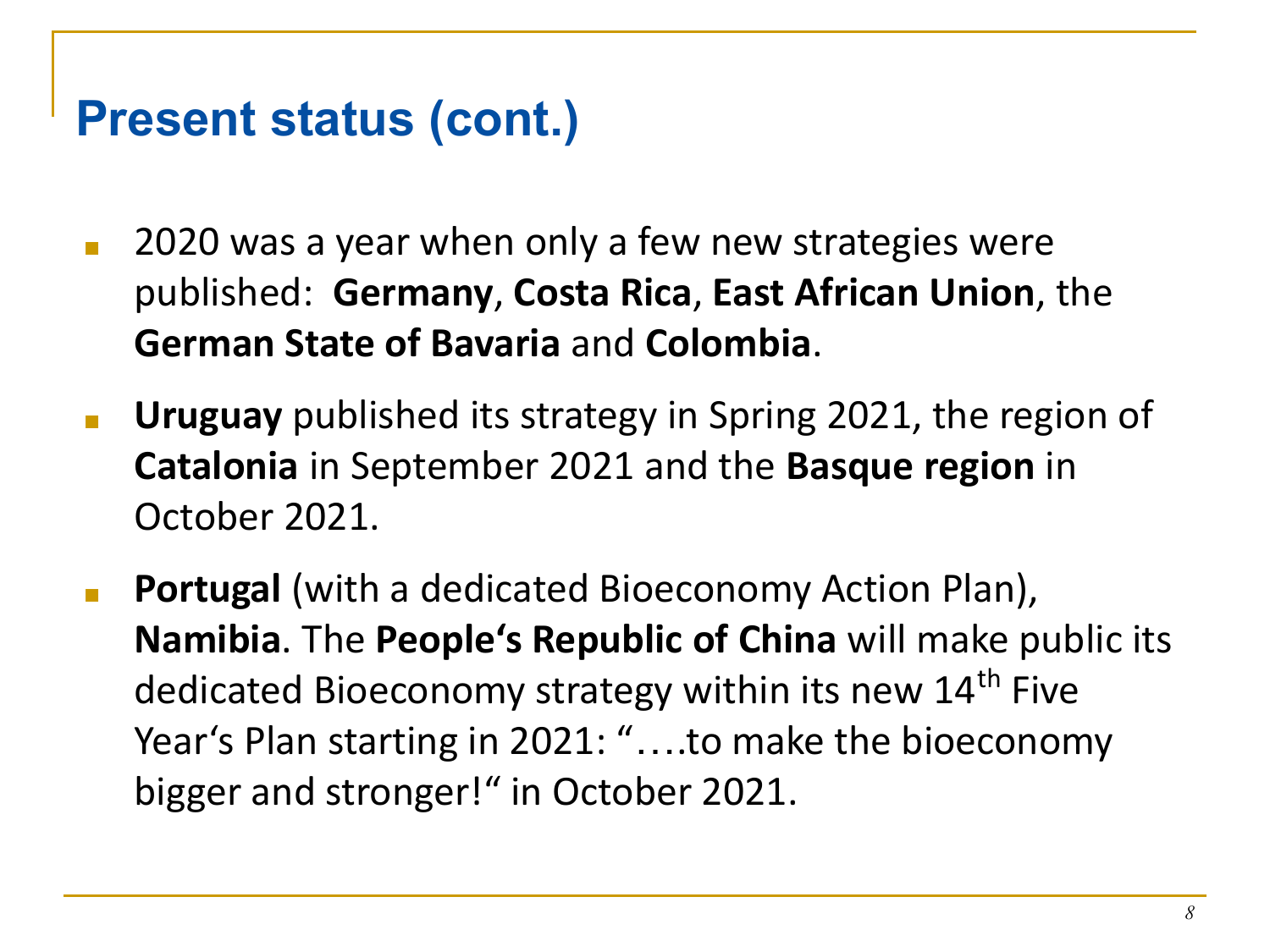## **Present status (cont.)**

- **■ Austria** has published in July 2021 the first elements for its emerging Action Plan, introducing 8 lighthouse projects to drive the implementation of its strategy of 2020. One is the biobased circular economy. Others elements of implementation will follow, particularly aiming at regional implementation still this year.
- **■ North-Rhine Westphalia** is going to publish the cornerstones for its new strategy these days and might then immediately jump to introduce an Action Plan next year. In the German states **Saxony** and **Mecklenburg Pomerania** very serious undertakings are underway to highlight the bioeconomy in emerging innovation strategies as part of the "missions" for the next year!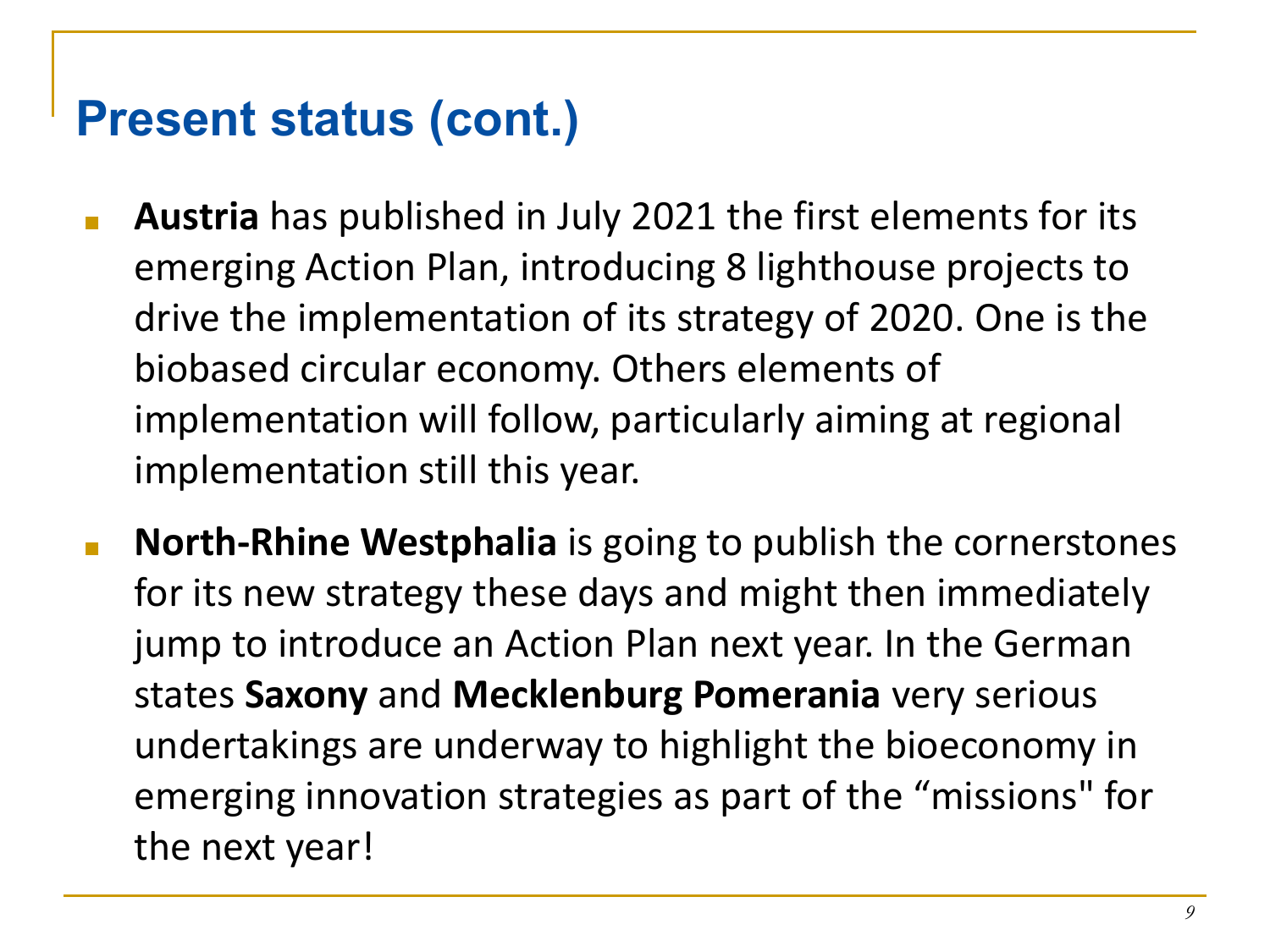## **Present status (cont.)**

- **Finland** intends to update its strategy of 2014 next year.
- Strong multilateral moves to boost the **bioeconomy globally** during the 2nd half of 2021: **G-20 meeting in Rome** in July 2021 under Italian Presidency, **UN Food Systems Summit**  (UNFSS) in September 2021 in **New York**, with Bioeconomy and One Health as important scientific priorities; **World Bioeconomy Forum** in **Belem**, Brazil in October 2021, focusing on tropical forests.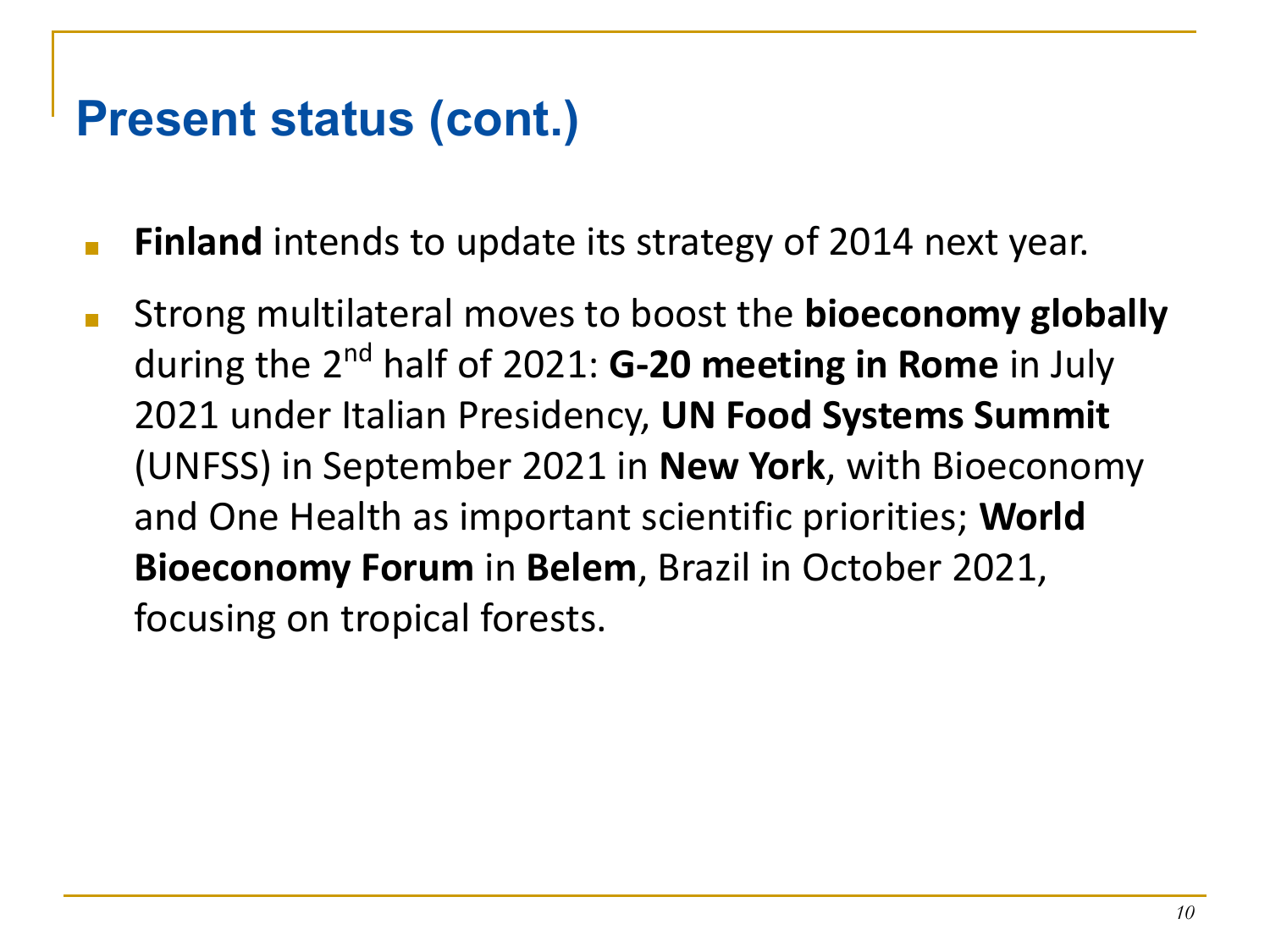A late trend worldwide and in particular in Europe –

The Bioeconomies move into the regions, lately even into urban and perurban regions.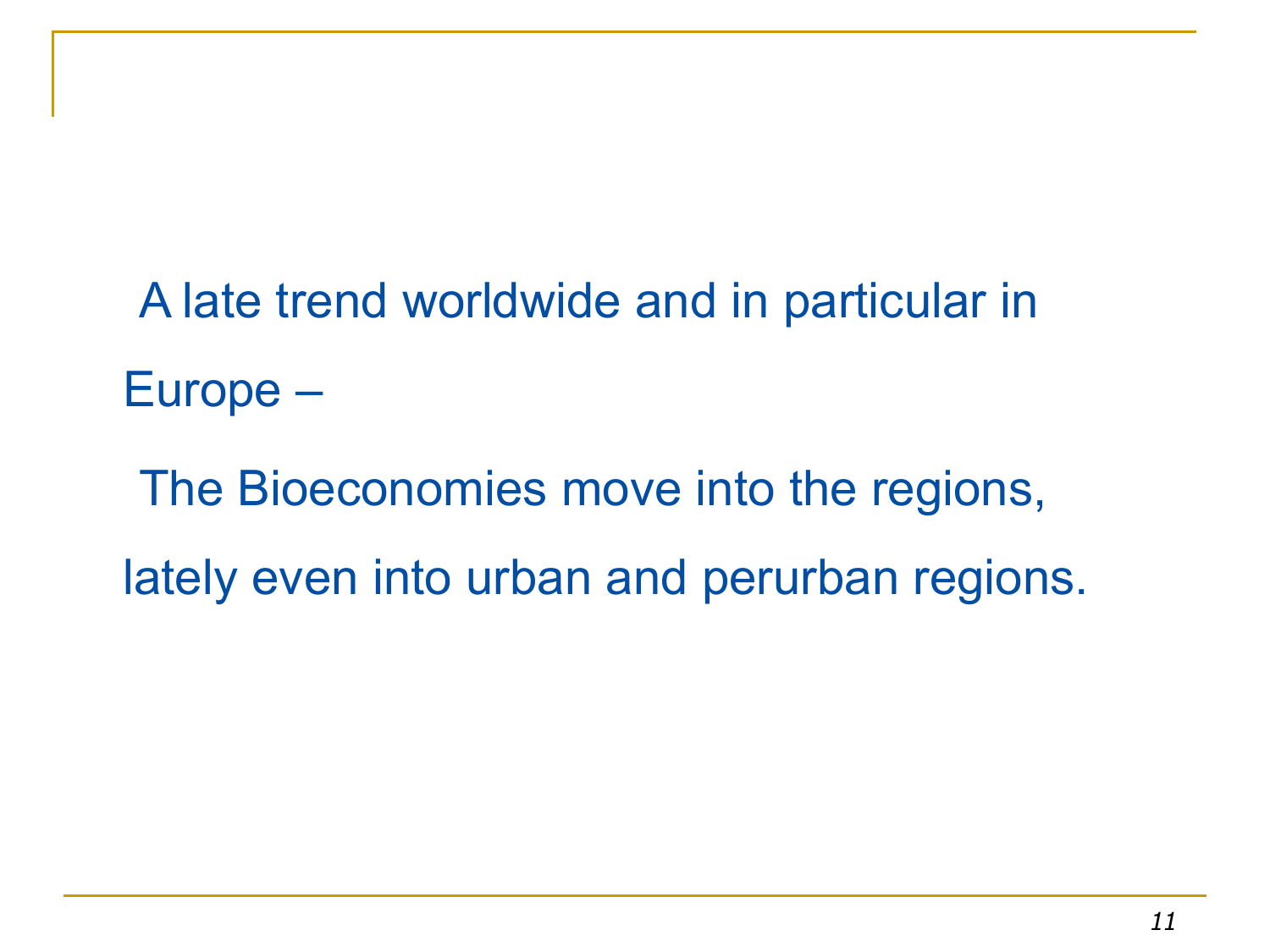# **Some interesting examples and maybe models (1):**

#### **Germany**

- Regional strategy of Baden-Württemberg has been revised and updated in May 2019; Bavaria published its strategy in November 2020: both strategies are strongly action oriented, offering more than 40 - 50 concrete action fields.
- **North-Rhine Westphalia is preparing a cornerstone strategy** still in fall 2021 and might also foresee a dedicated strategy for the transformation of the old brown-coal-mining field regions into a model region "BioökonomieRevier" between Aachen, Cologne and Düsseldorf;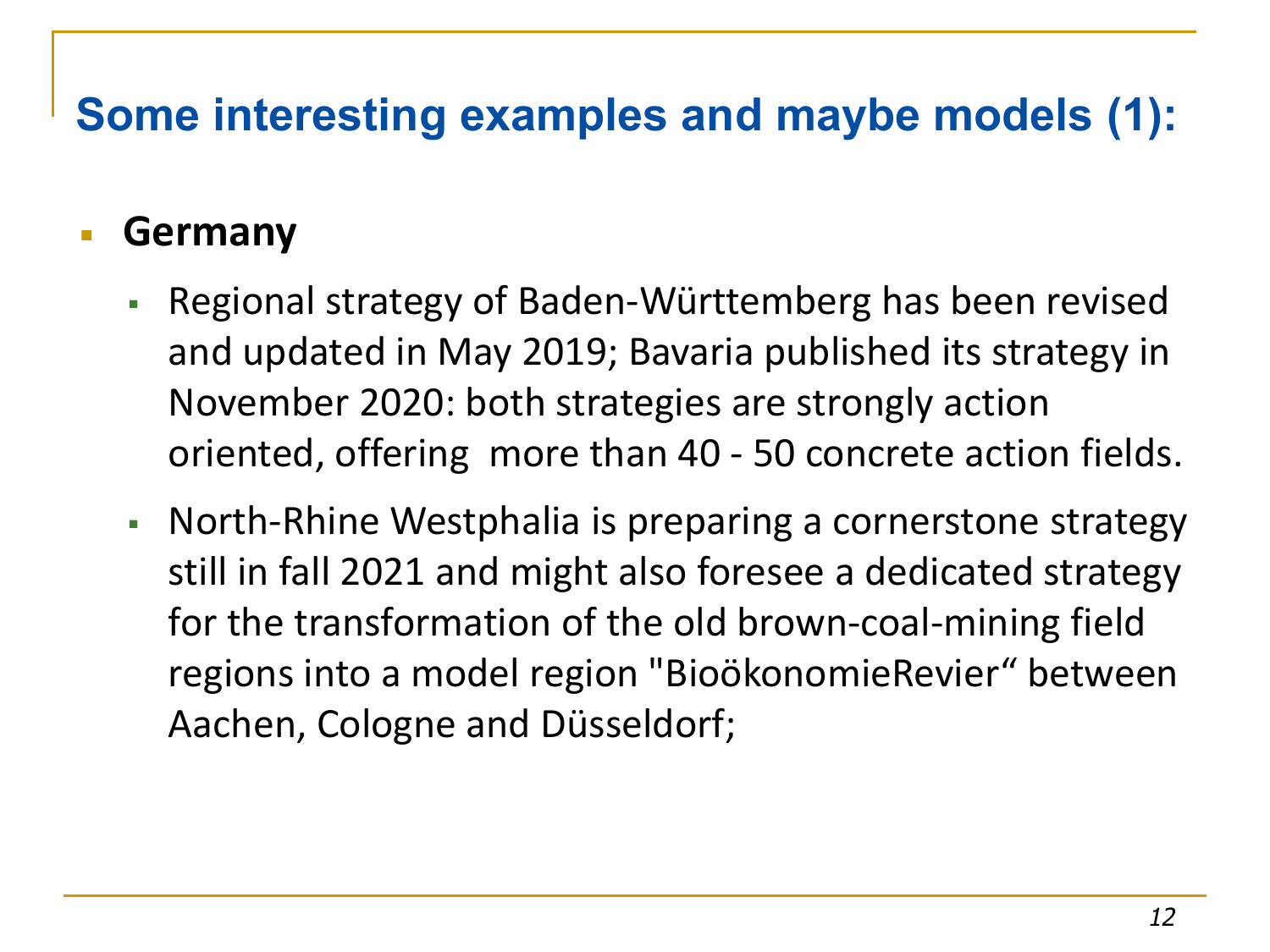# **Some interesting examples and maybe models (2):**

#### ▪ **Germany**

- A lead market initiative on bio-based chemistry by Sachsen-Anhalt;
- Mecklenburg Pommerania and Saxonia published special bioinitiatives in which the Bioeconomy works as a pillar or "Mission" of their regional innovation policies.

#### ▪ **Belgium, Flanders**

▪ One of the oldest regional strategies plus action plan.

#### **The Netherlands**

**• Many regional activities, but no dedicated regional** strategy, mostly in the Delta, Rotterdam, etc. areas.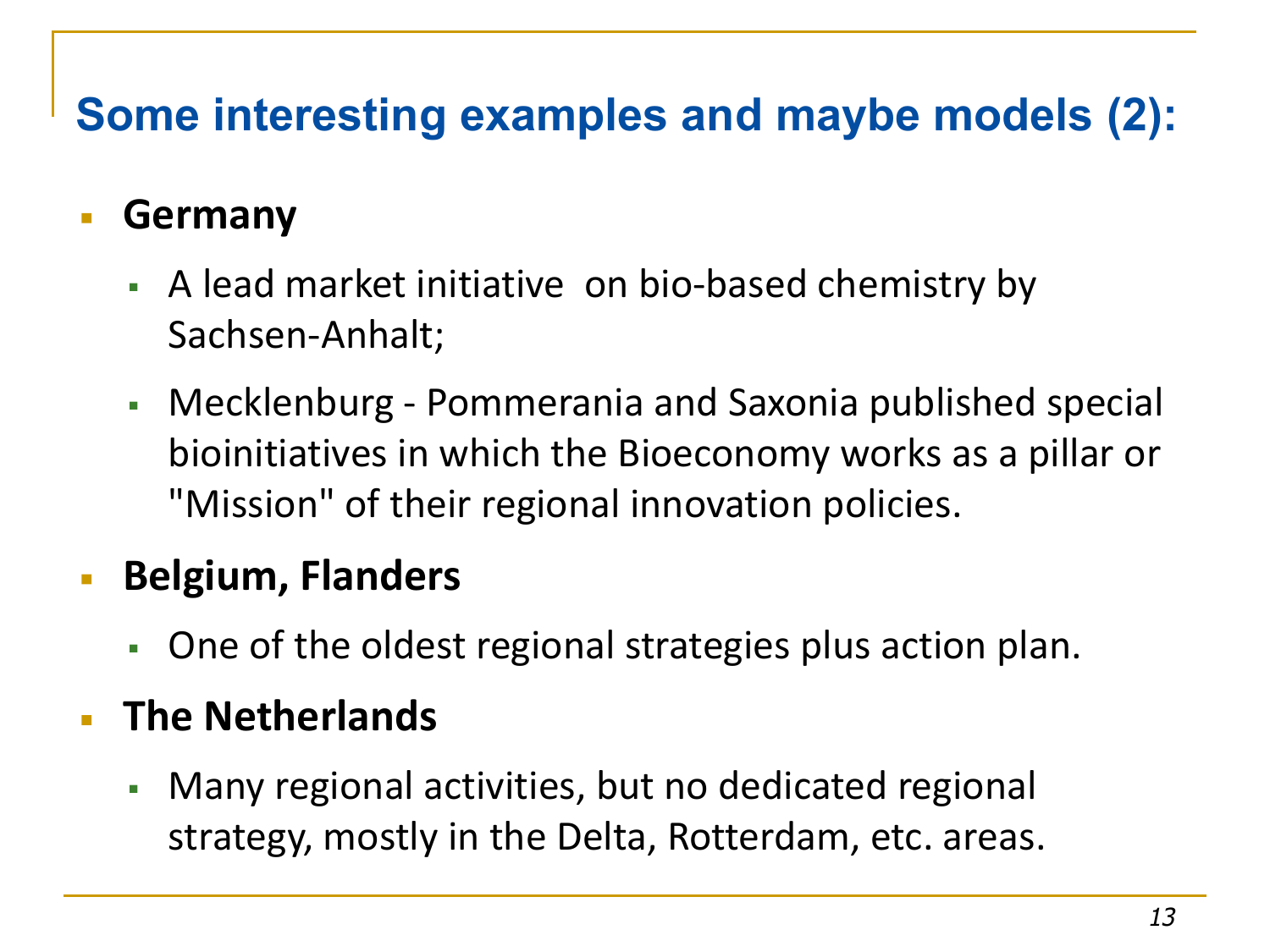# **Some interesting examples and maybe models (3):**

#### ▪ **France**

- **Regional strategies of Haut-de France and the newly** shaped region Grand-Est, from Reims to Strasbourg, of autumn 2019, and a close cooperation agreement among various regions, BioPacte; A special Bioeconomy Task Force in Grand-Est aiming at making Grand Est the Capital of the Bioeconomy in France.
- **Establishment of an European Center for Biotechnology** and Bioeconomy in Reims.

#### ▪ **Spain**

▪ Many regional strategies and action plans already in vigour: Andalucia, Estremadura, Castillia y Leon, the Basque region (Circular and Bioeconomy strategy) and Catalonia.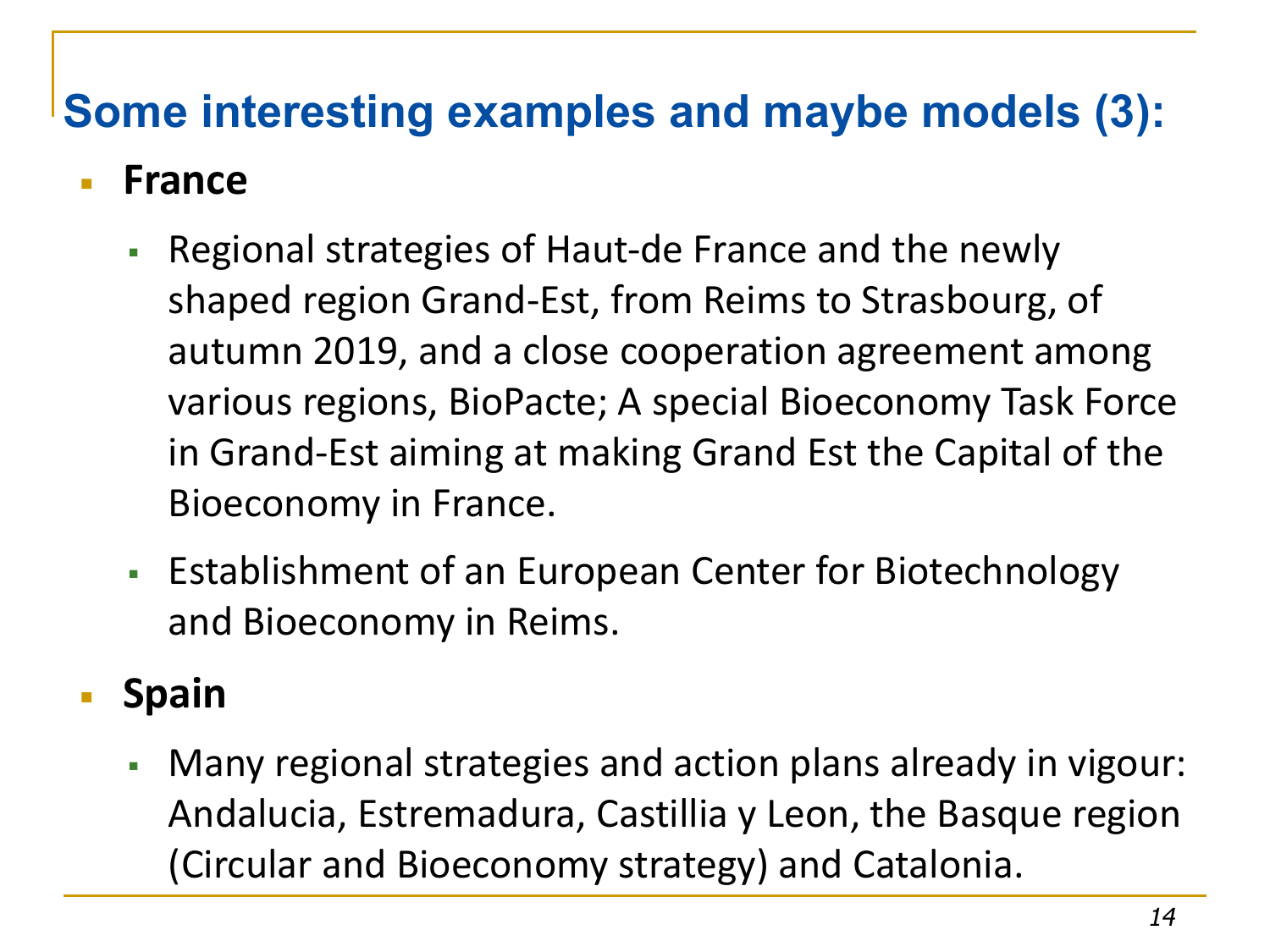# **Some interesting examples and maybe models (4):**

#### ▪ **Italy**

- The new Italian Strategy BIT of May 2019 stresses with many examples the role of regions in Italy;
- **Example 2** a position paper of the Conference of Regions and Autonomous Provinces on the potentials of the Bioeconomy;
- in addition quite a few regional bio-based R&D centers in Piemont, Lombardy, Veneto, Emilia Romagna, Basilicata, Sardinia etc..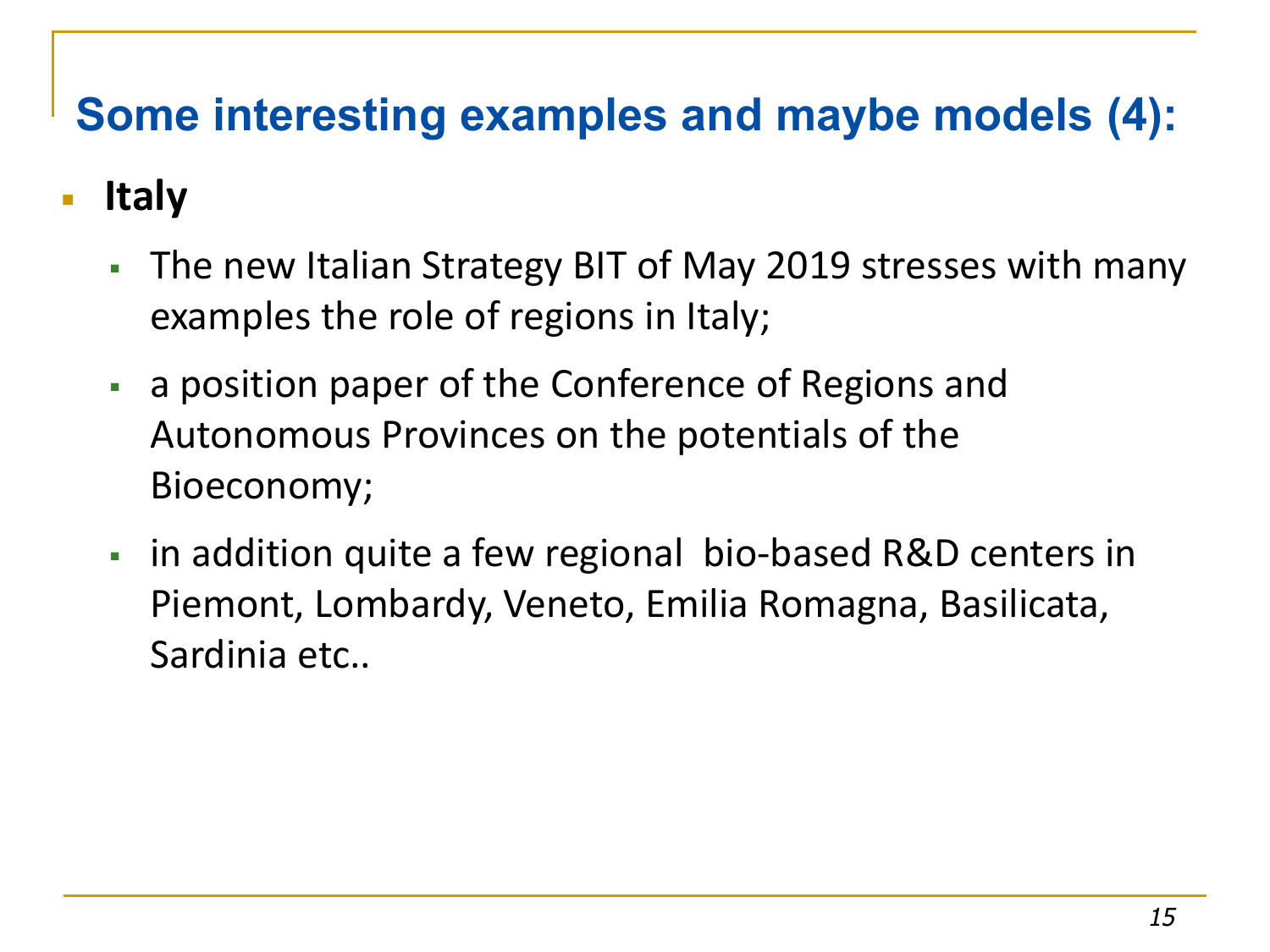## **Some interesting examples and maybe models (5):**

#### **Sweden**

- For Southern Sweden (Skane) a comprehensive handbook of instructions for building up a Bioeconomy has been issued.
- Ten regions have launched "Sweden's regional communication platform for bioeconomic development", lasting until 2020, funded by the Swedish agency for Economic and Regional Growth.

#### ▪ **Finland**

▪ Many regional activities around Helsinki, Joeensu and in various regions of Karelia and North East Bothnia, but no dedicated action plan.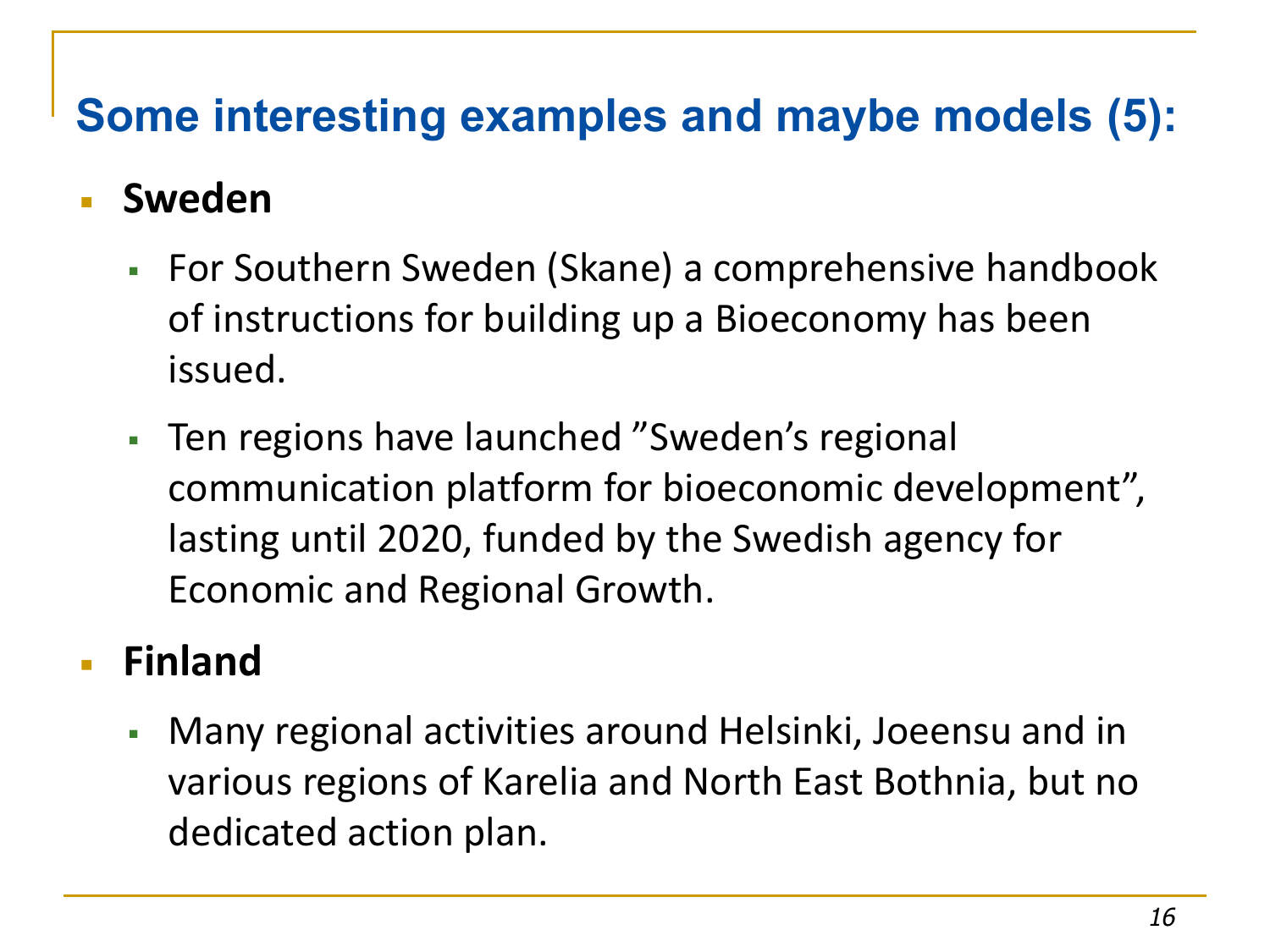# **Some interesting examples and maybe models (5):**

#### ▪ **Norway**

- The following regions have established regional strategies and action plans: Hedmark, Oppland, Rogaland, Trondelog, and Ostfold;
- **Poland** 
	- Various activities on regional level, " Bioeconomy Forum of Lodz";
- **Scotland** 
	- Since 2014 a regional road map for biorefining.
- **Austria** 
	- Strong bioeconomy activities in the Länder Steiermark, Upper Austria and Kärnten, but not yet with dedicated regional strategies.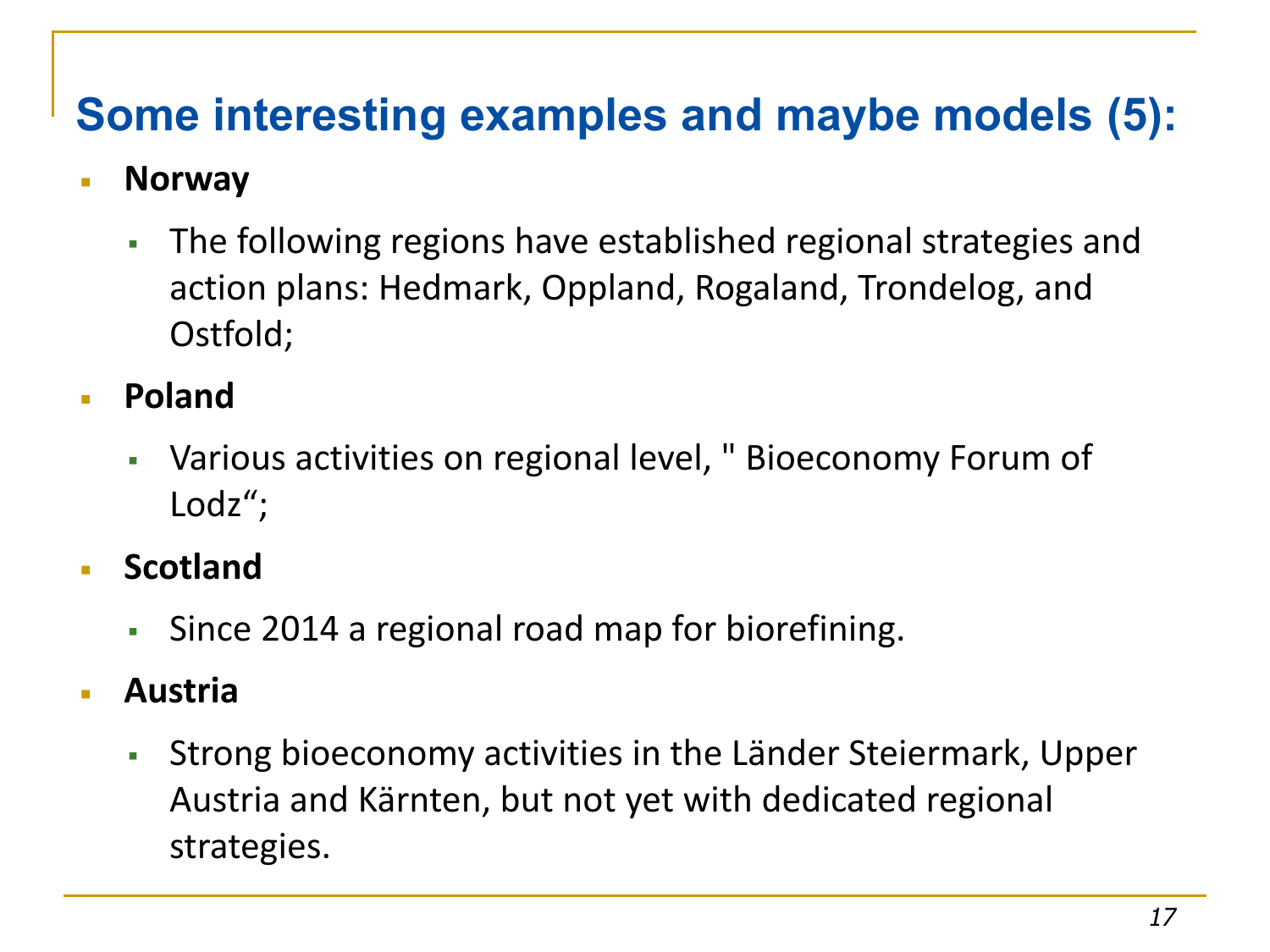■ Thus a fragmented, but highly diverse picture.

■ A dedicated urban Bioeconomy strategy is however missing.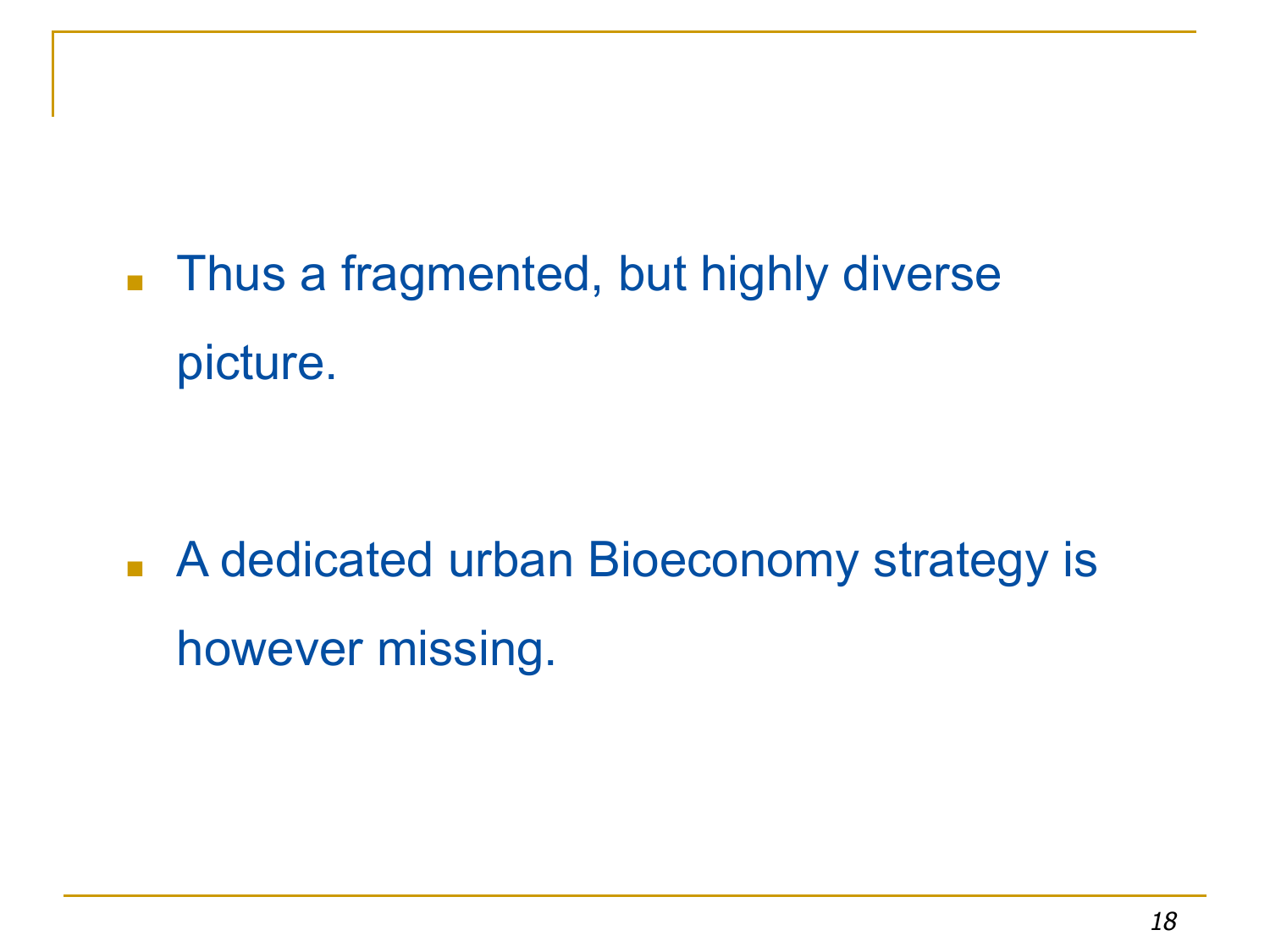# **Further trends: Circularity element - a key principle!**

Circular economy and the bioeconomy are true partners in sustainability!

Excellent contribution by the European Environmental Agency in Copenhagen, EEA from 2018.

Some practical illustrating examples:

- ❑ Biorefining;
- ❑ 3-D printing with bioplastics;
- ❑ Multipurpose crops;
- ❑ Valorizing residues, in particular food waste!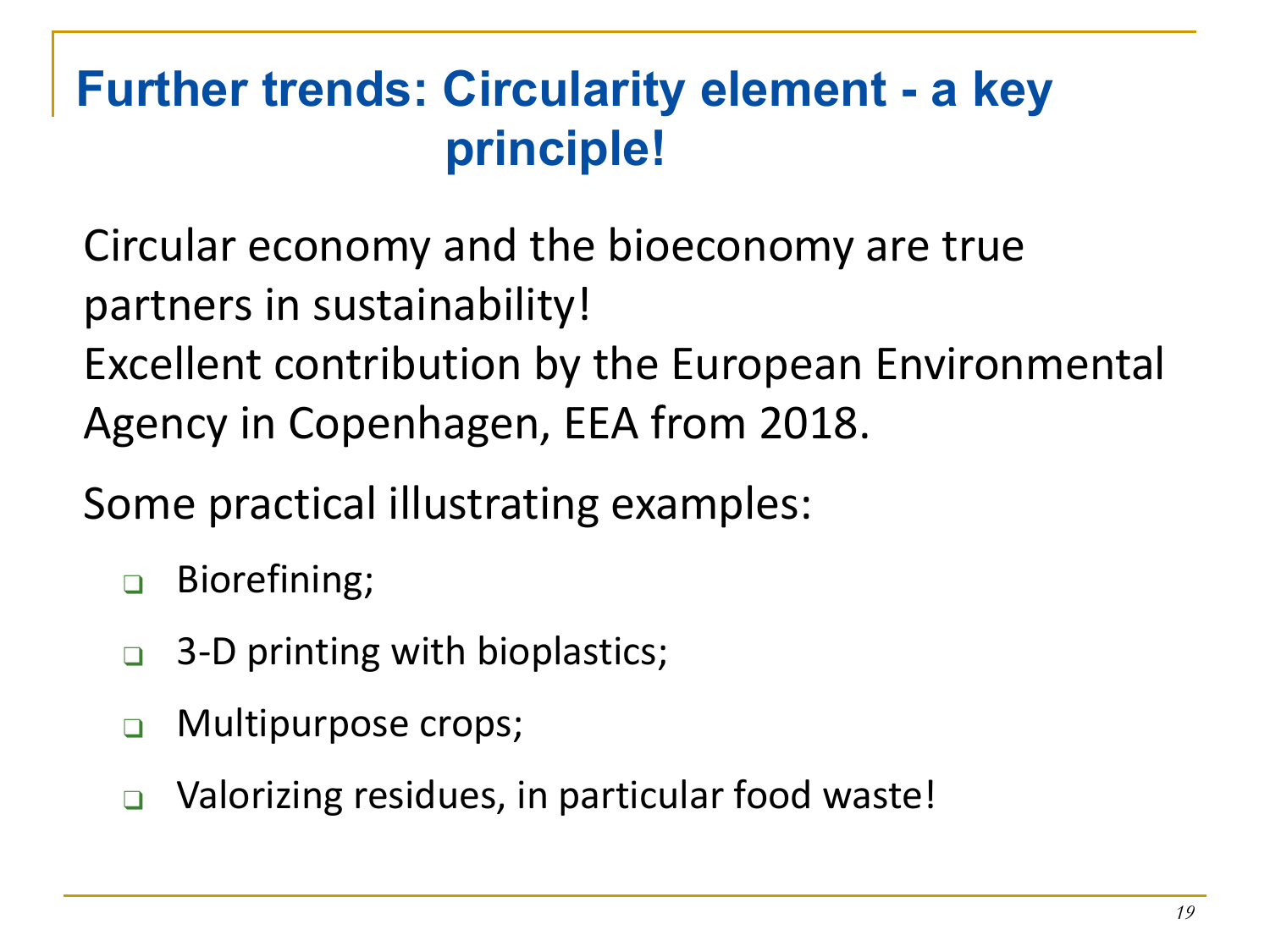

© EFI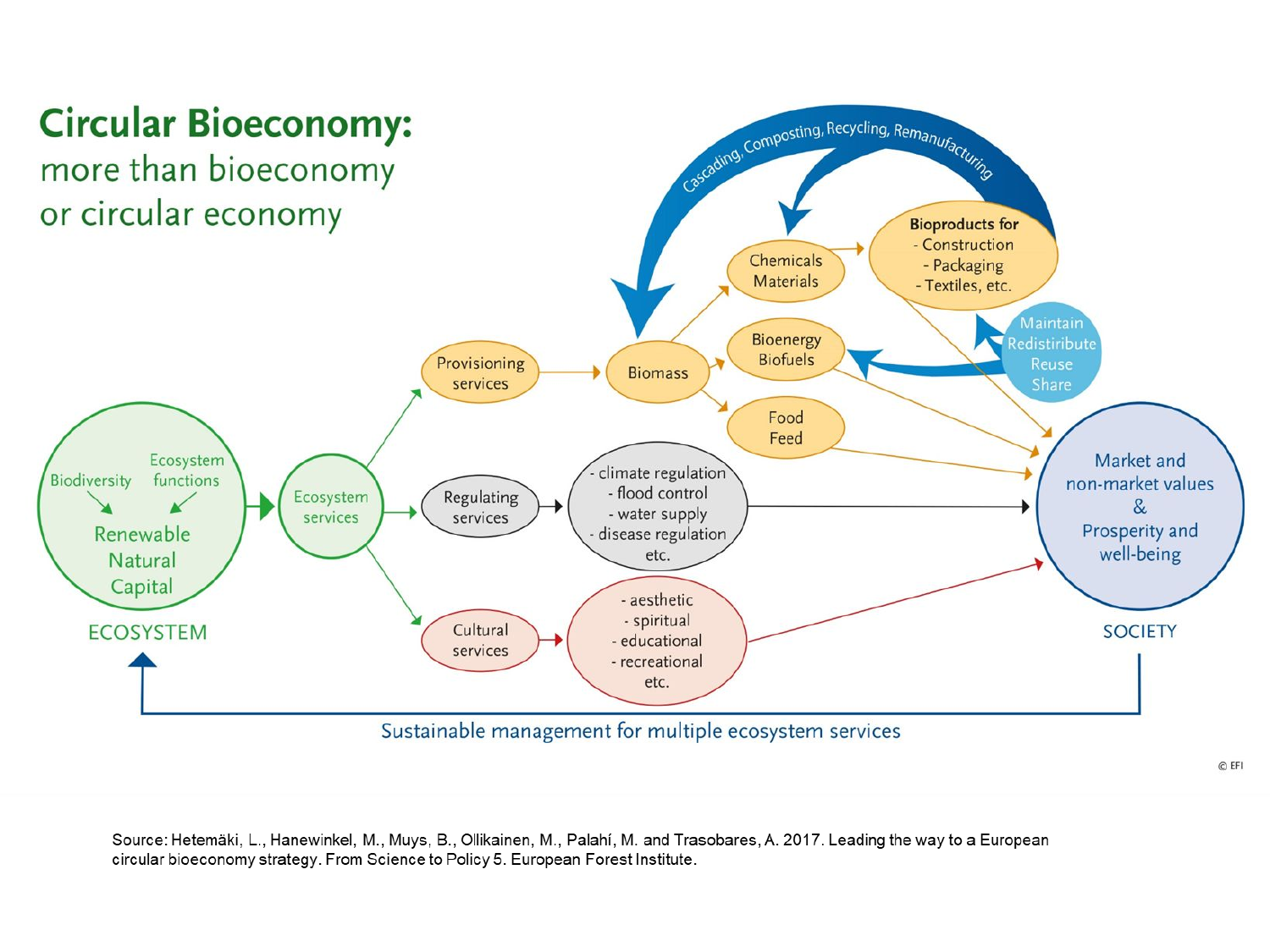#### **Bio-based circular economy**



*<sup>21</sup> Source: Forschungszentrum Jülich, rangizzz/Shutterstock.com (background), Seitenplan (graphic). Detail.*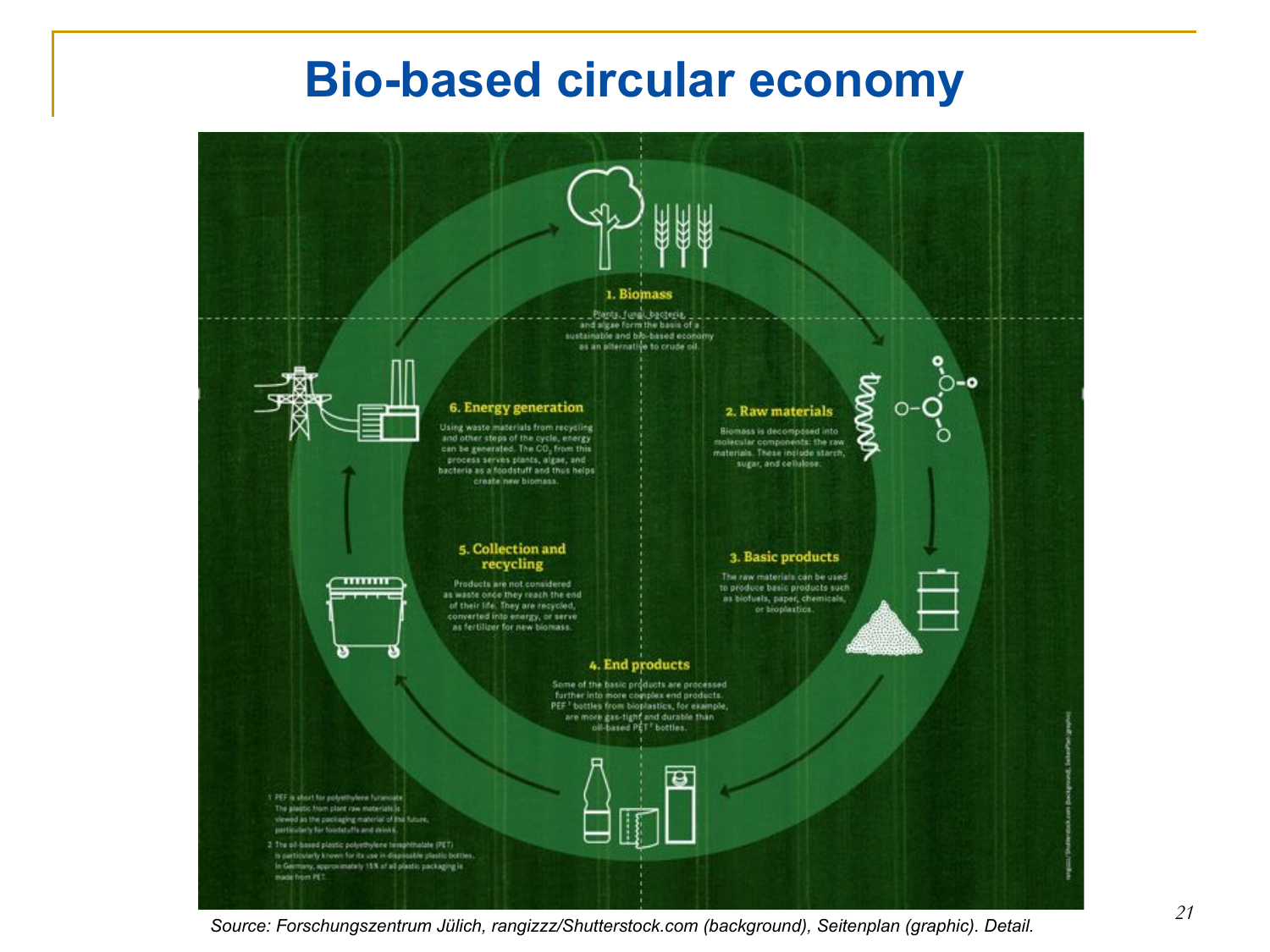#### **THE GLOBAL GOALS** For Sustainable Development

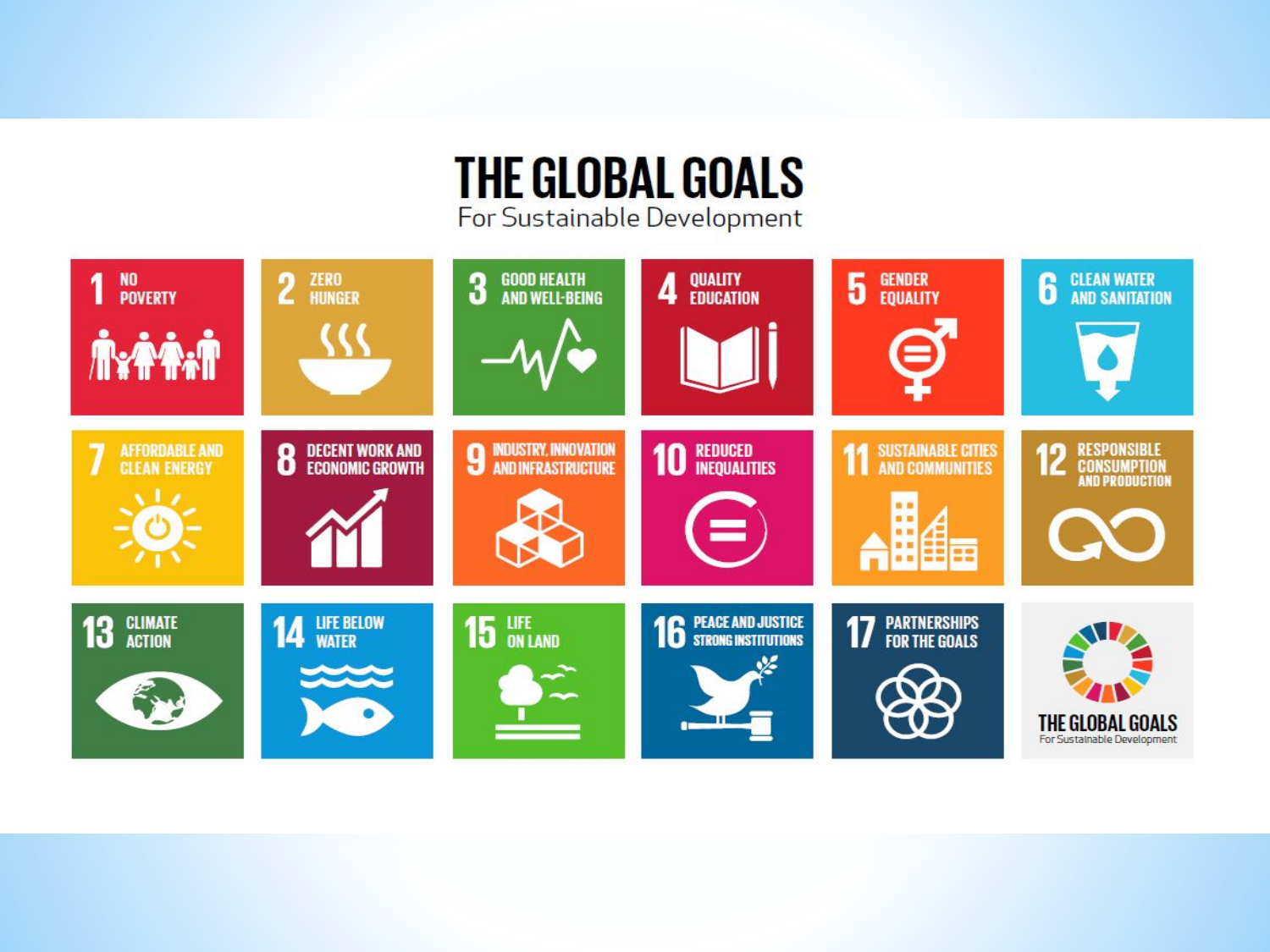**Circularity and sustainability will strongly influence further directions of biobased economies around the world and in Europe...**

- On the choice of topics, goals and objectives
- On the ways of implementing the Bioeconomy
- On new demands and challenges for education and training
- On new demands and challenges for communication and funding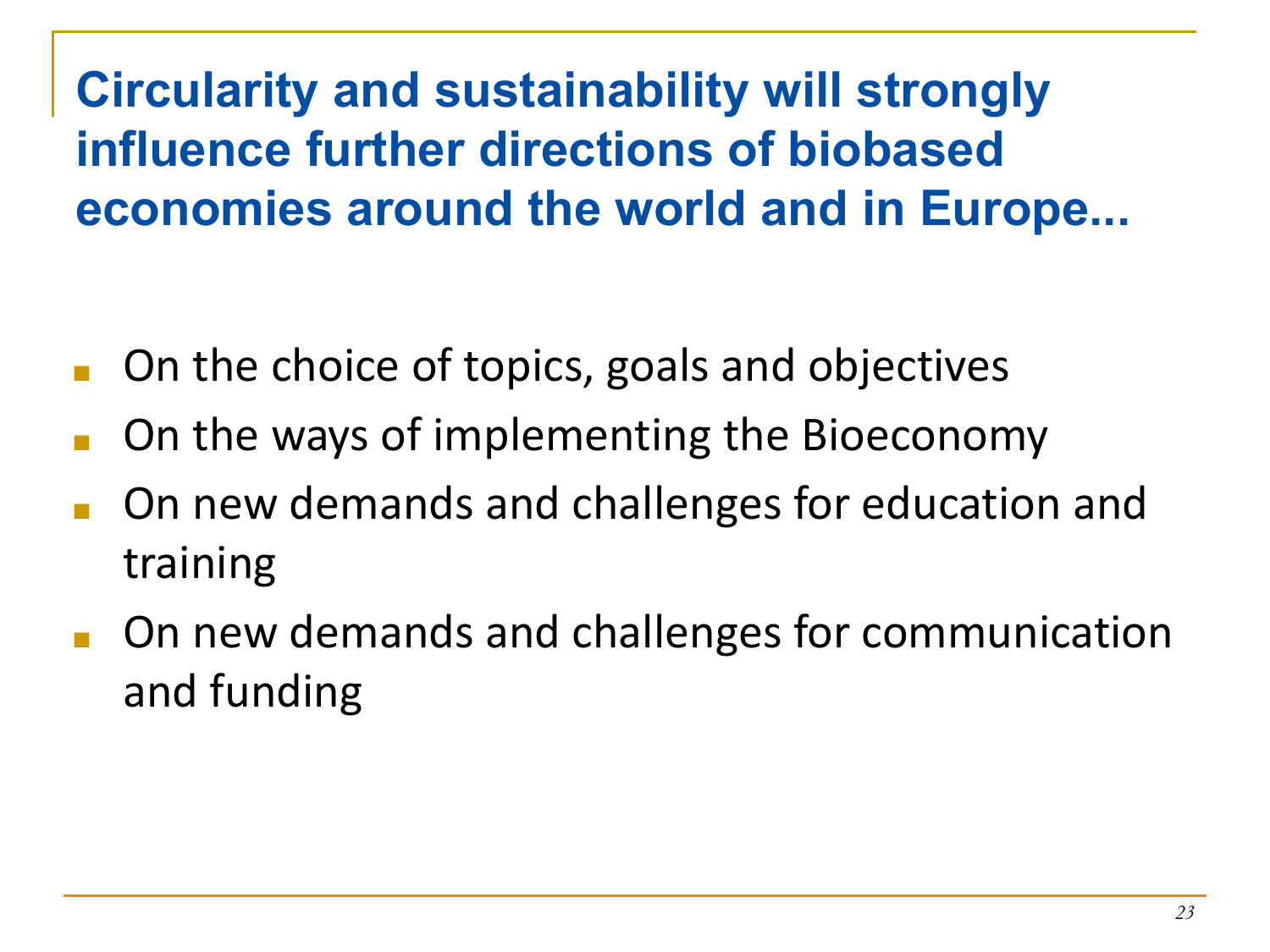## **Recent trends within biobased economies**

■ More attention is recently paid to the biobased closing of waste cycles, hereby contributing to a better supply of so-called rare and/or critical raw materials (CRM), like Lithium, Phosphorous, Cobalt etc., important for technologies developing E-mobility, additive manufacturing, 3-D printing, artificial intelligence, but also water reuse, etc.: All very relevant industrial and technological topics of this new decade!

These aspects of optimizing CRM's availability, so-called "Raw Materials Safety" is hitherto strongly underestimated in former and present discussions on the potentials and goals of a circular Bioeconomy, but is gaining momentum.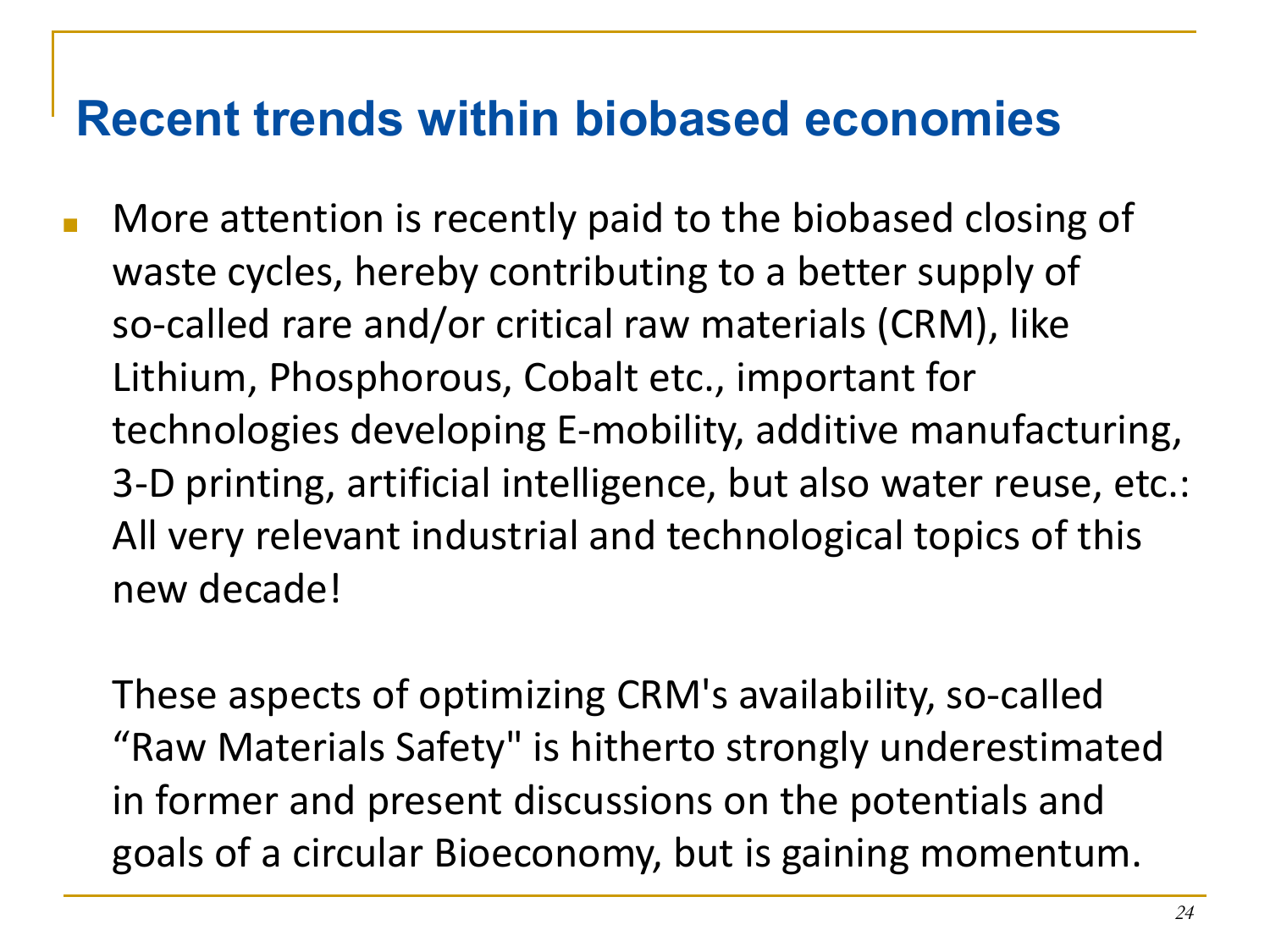## **Recent trends within biobased economies (cont.)**

- Stronger emphasis on "soft skills" to enable or to optimize the implementation of biobased economies:
	- ❑ **New ways for funding**: Launch of the ECBF (European Circular Bioeconomy Fund) by the EU and the EIB, with first closes end of last year; new initiatives to support private investments for the Bioeconomy by tax incentives, special coaching and information actions for family offices, investment fund managers, PE actors, mobilizing the potentials of COOPERATIVES etc..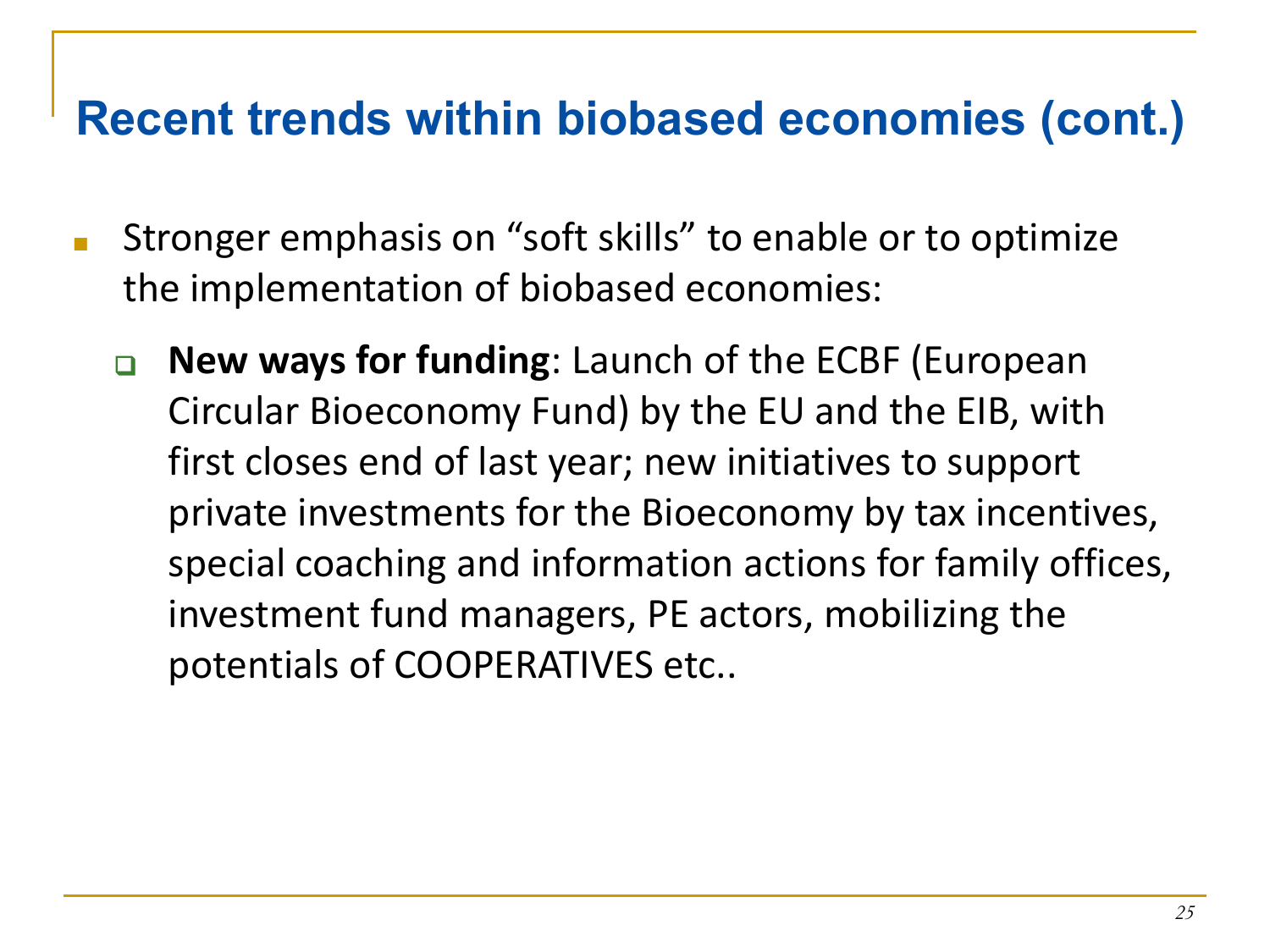## **Recent trends within biobased economies (cont.)**

- ❑ **New ways for academic and vocational training and education** connecting educational platforms among more than 30 European universities, offering bachelor and master courses; implementation of the concept of a European Bioeconomy University; anchoring of bioeconomy as a subject for teaching and learning in curricula of primary and secondary schools (e.g., in the Strategy of Bavaria).
- ❑ **New ways of communication**, including stronger focus on younger people, kids, students etc., but also on specific "interest groups" like teachers, journalists, influencers etc.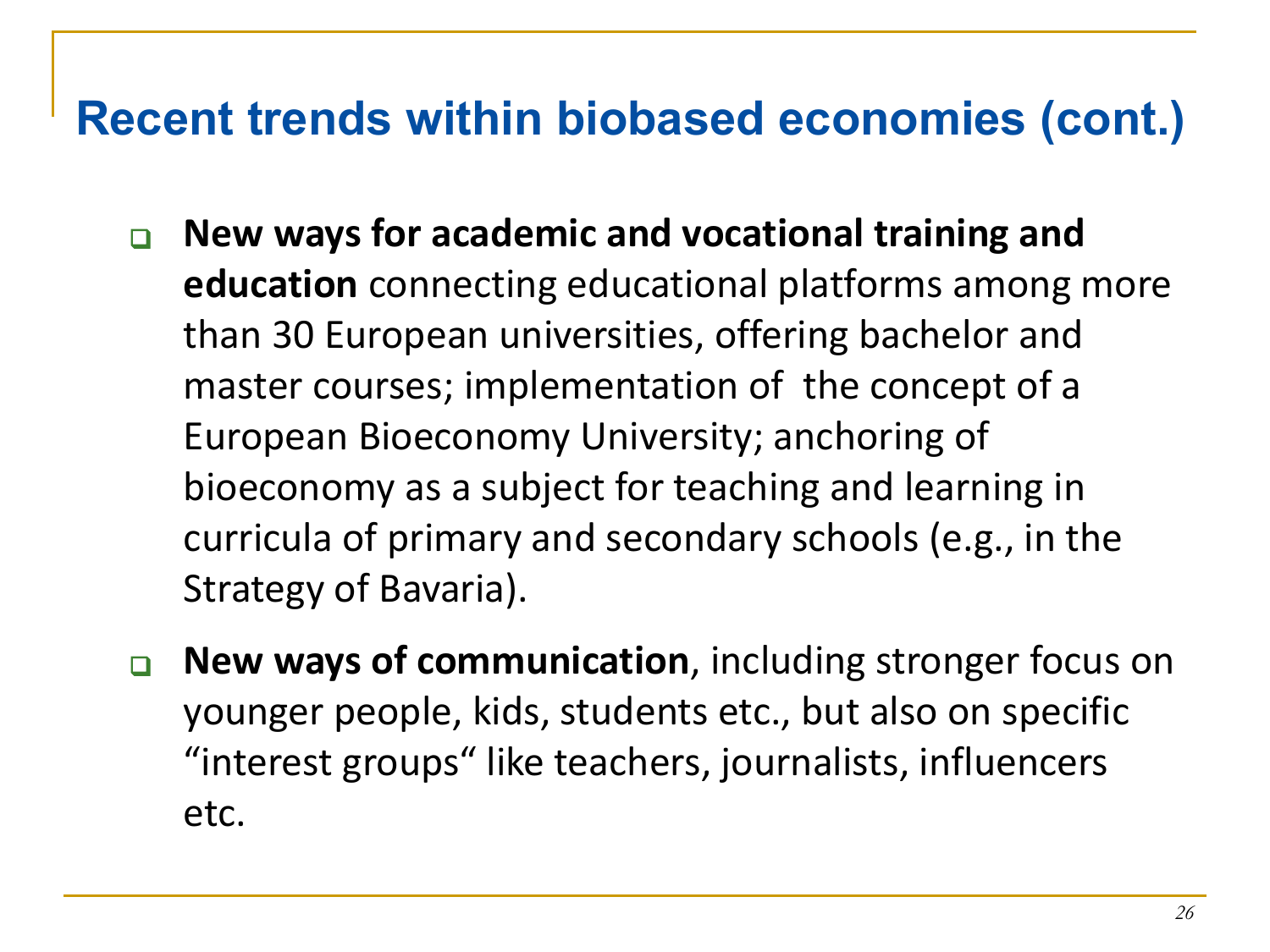#### **Recent trends within biobased economies (cont.)**

- ❑ The pandemic will also trigger **new trends**, i.e. paying more attention to livestock issues within the context of biological resources, focusing more on respecting biodiversity and including health as an issue in the Global Bioeconomy Agenda ("One Health" Initiative by the WHO). The German Helmholtz Society has opened a new ONE HEALTH Research Institute recently at Greifswald, Mecklenburg-Pomerania, the first of its kind in the world! "One health" and the bioeconomy are important topics of the upcoming UNFSS.
- ❑ Strong focus **on corona-oriented new value-chains**, like virus-resistant or virus-free food packaging materials, smart alternate proteins or new biomaterials for personal protective equipment (PPE) etc.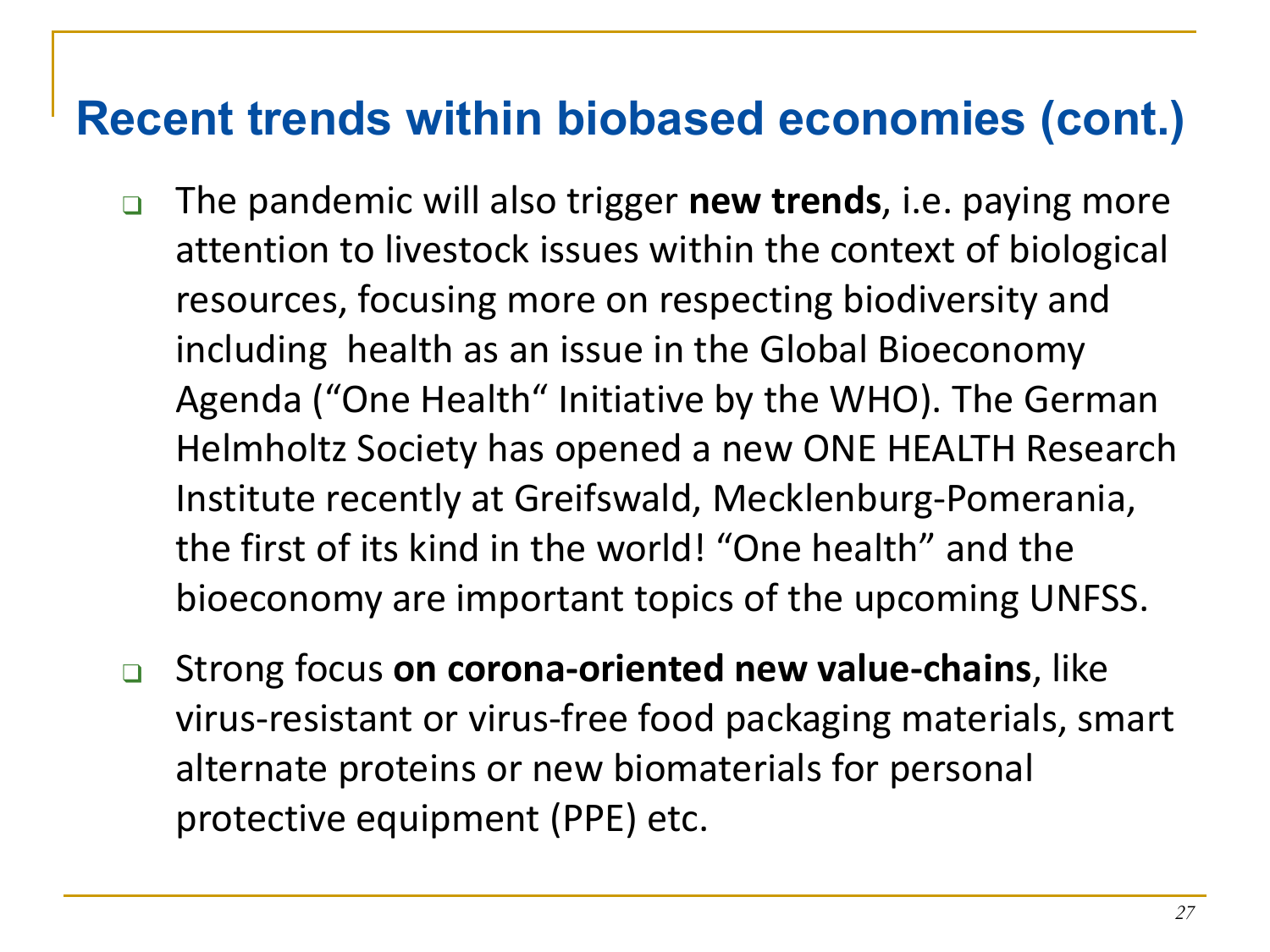# **What might be the particular role of the Pandemic?**

- We see already a strong trend lately in many strategies that they are accompanied or followed by concrete action plans and road maps, containing accountable milestones, monitoring observatories, budgets for implementation and focusing also on other stakeholders than researchers and scientists, like investors, public officials, teachers etc..
- But these encouraging signs might not be sufficient in the years after Corona: Our communities must be prepared to deliver MORE THAN EVER plausible arguments on the advantages, on the pros of choosing the bioeconomy model as the preferred or very relevant complementary one, including explaining preferences for biobased products and biobased solutions!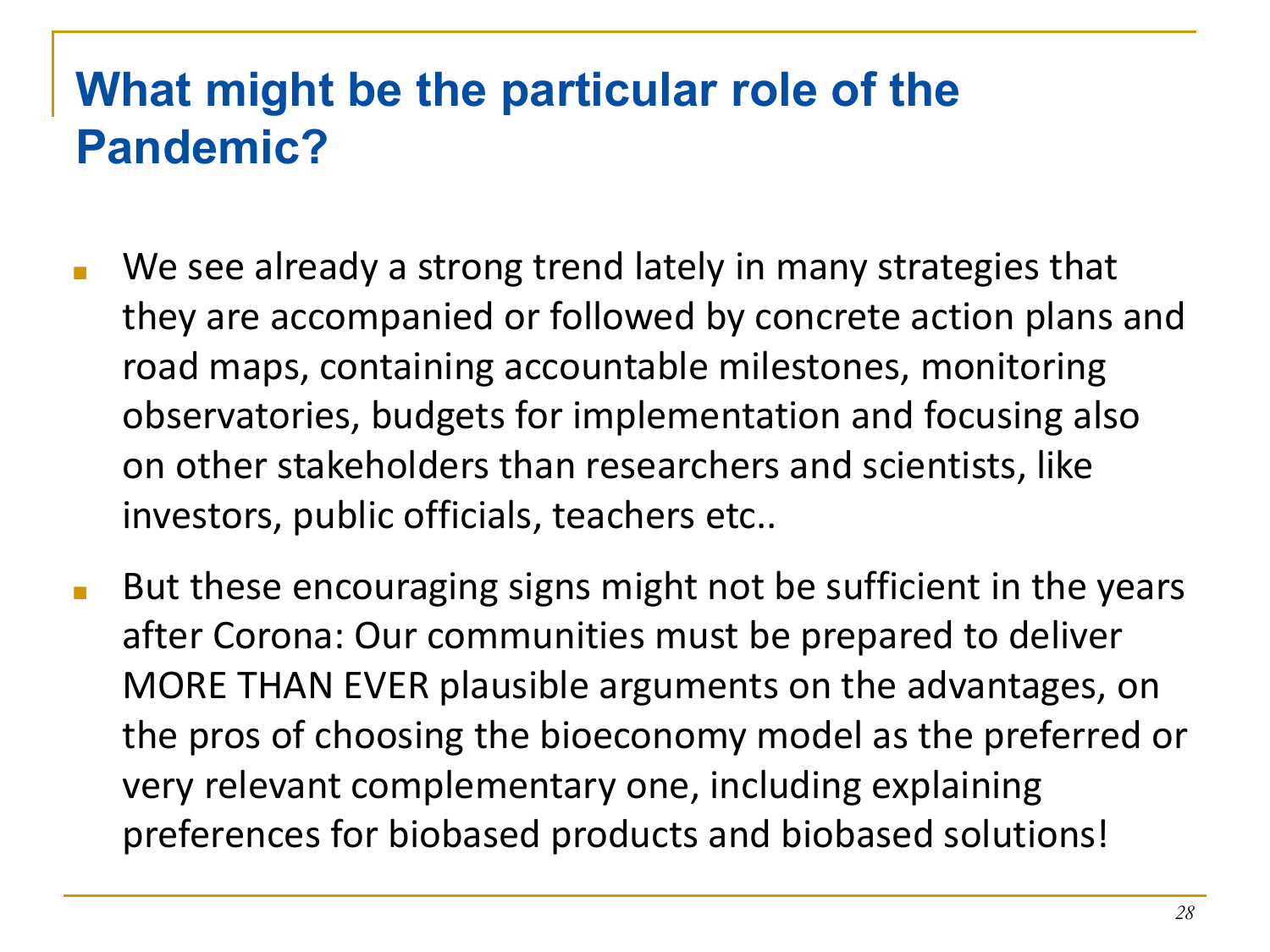# **Castilla Léon and the bioeconomy**

- Plan de Impulso... is a very good base for a comprehensive future strategy, in particular because of its Lineas 2, (Circular Economy), Linea 4 (Water use) and 5 (TIC's and Industry 4.0), which make them very different and advanced compared with many other regional initiatives.
- Focus on agrifood is understandable, but portfolio of the strategy might be scaled-up!
- A thorough and comprehensive mapping on existing materials and biomass streams is absolutely necessary, including nutrients, fibers, livestock, residues, rural and urban, as well as on existing teaching and education facilities, academic and vocational. This is a must to identify potentials, weaknesses and strengths in the availibilty of biological resources.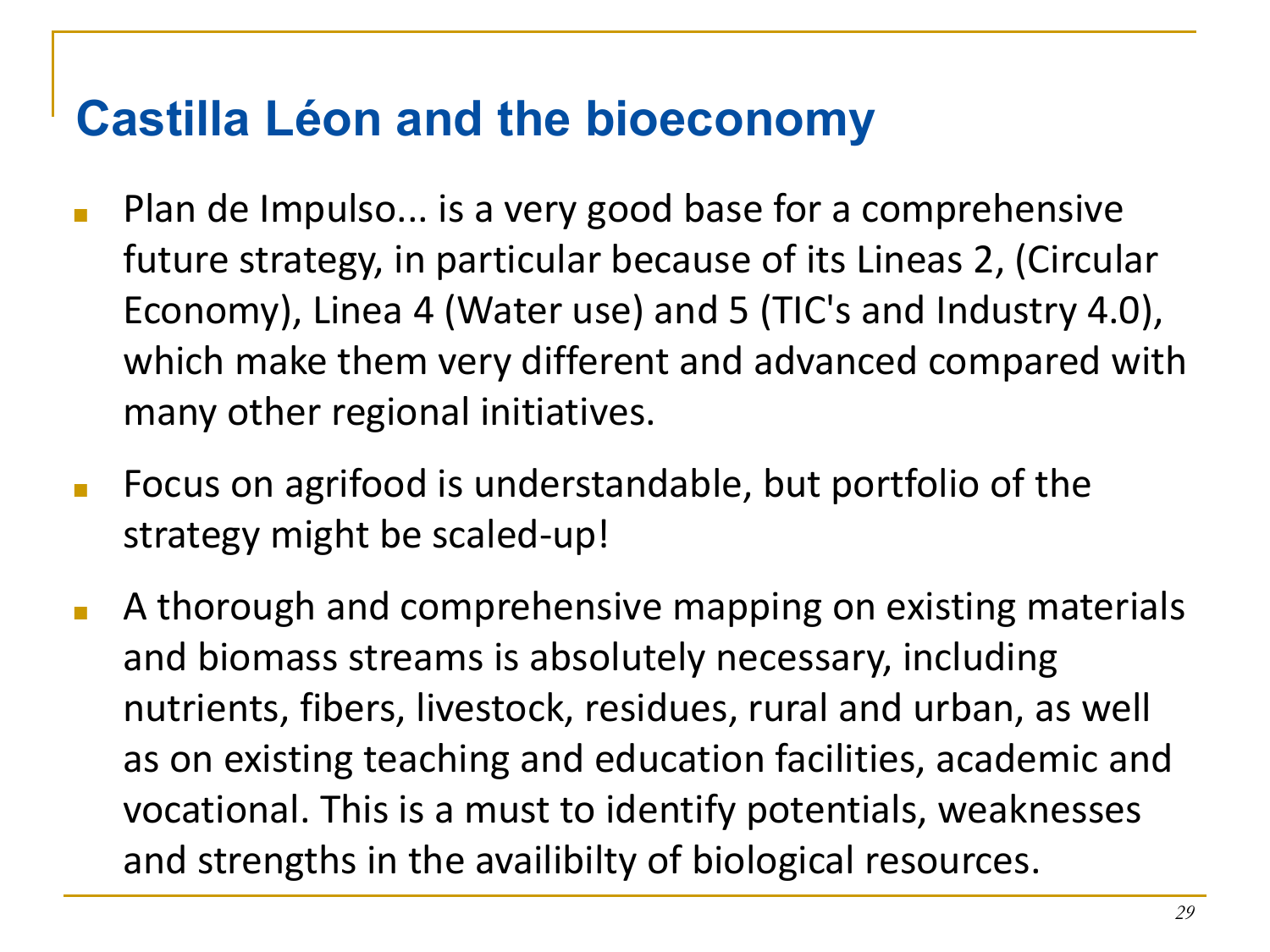# **Castilla Léon and the bioeconomy**

■ A next goal should be the construction and operation of biorefining complex, using mainly local feedstock, in close cooperation with industry, commerce and investors, at its best until 2026.

Existing food and agri-companies must be closely involved in this process: the idea of a local regional bioeconomy platform or council to convene relevant actors within the various value-chains should be studied, also taking into account complementary economic and industrial circularity operations.